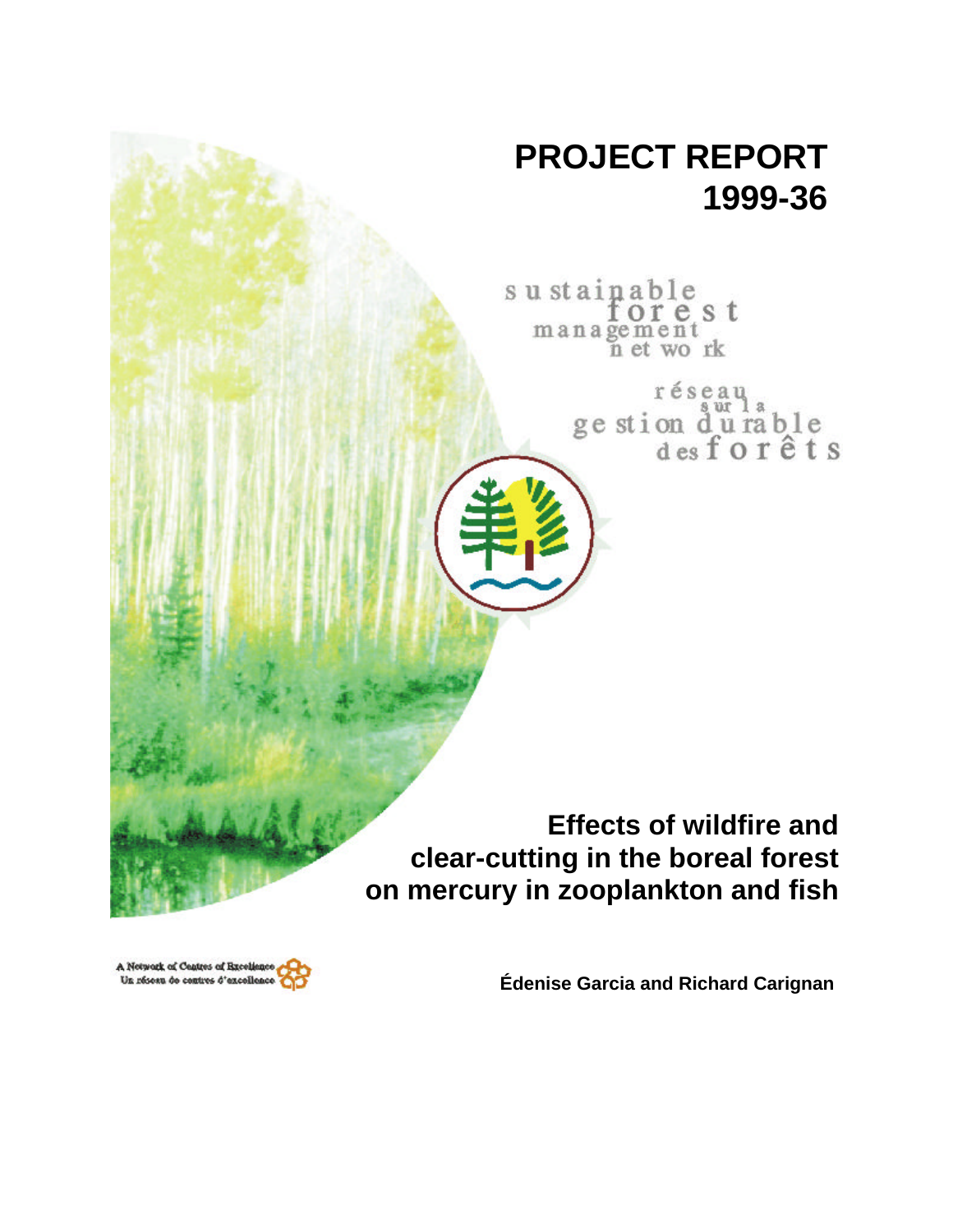For copies of this or other SFM publications contact:

Sustainable Forest Management Network G208 Biological Sciences Building University of Alberta Edmonton, Alberta, T6G 2E9 Ph: (780) 492 6659 Fax: (780) 492 8160 http://www.biology.ualberta.ca/sfm/

ISBN 1-55261-051-9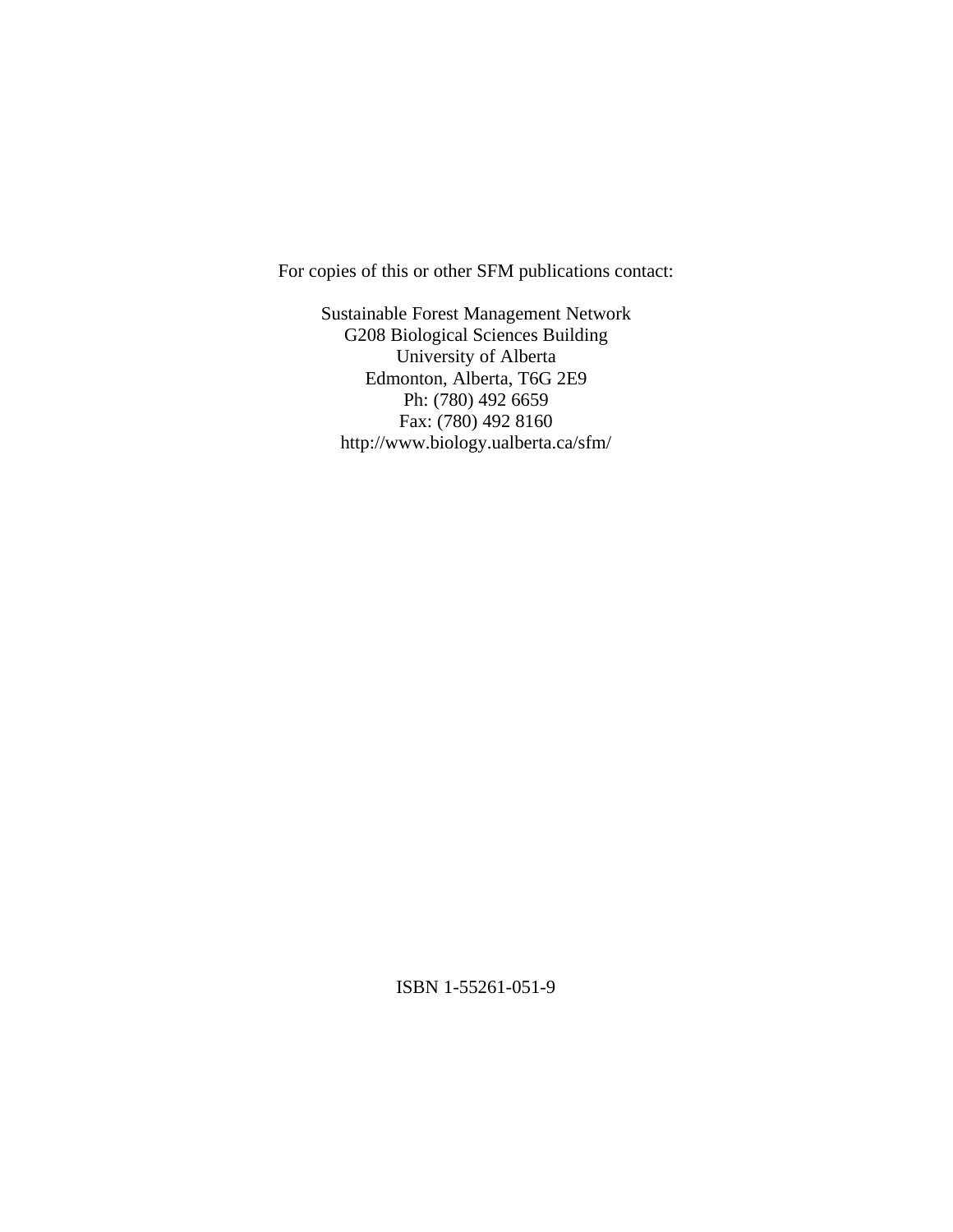# **Effects of wildfire and clear-cutting in the boreal forest on mercury in zooplankton and fish**

SFM Network Project: Water-quality: causes of natural variability and impacts of watershed disturbances in the boreal forest lakes of Québec

By

# **Édenise Garcia and Richard Carignan**

Département de sciences biologiques Université de Montréal, Québec

**October 1999**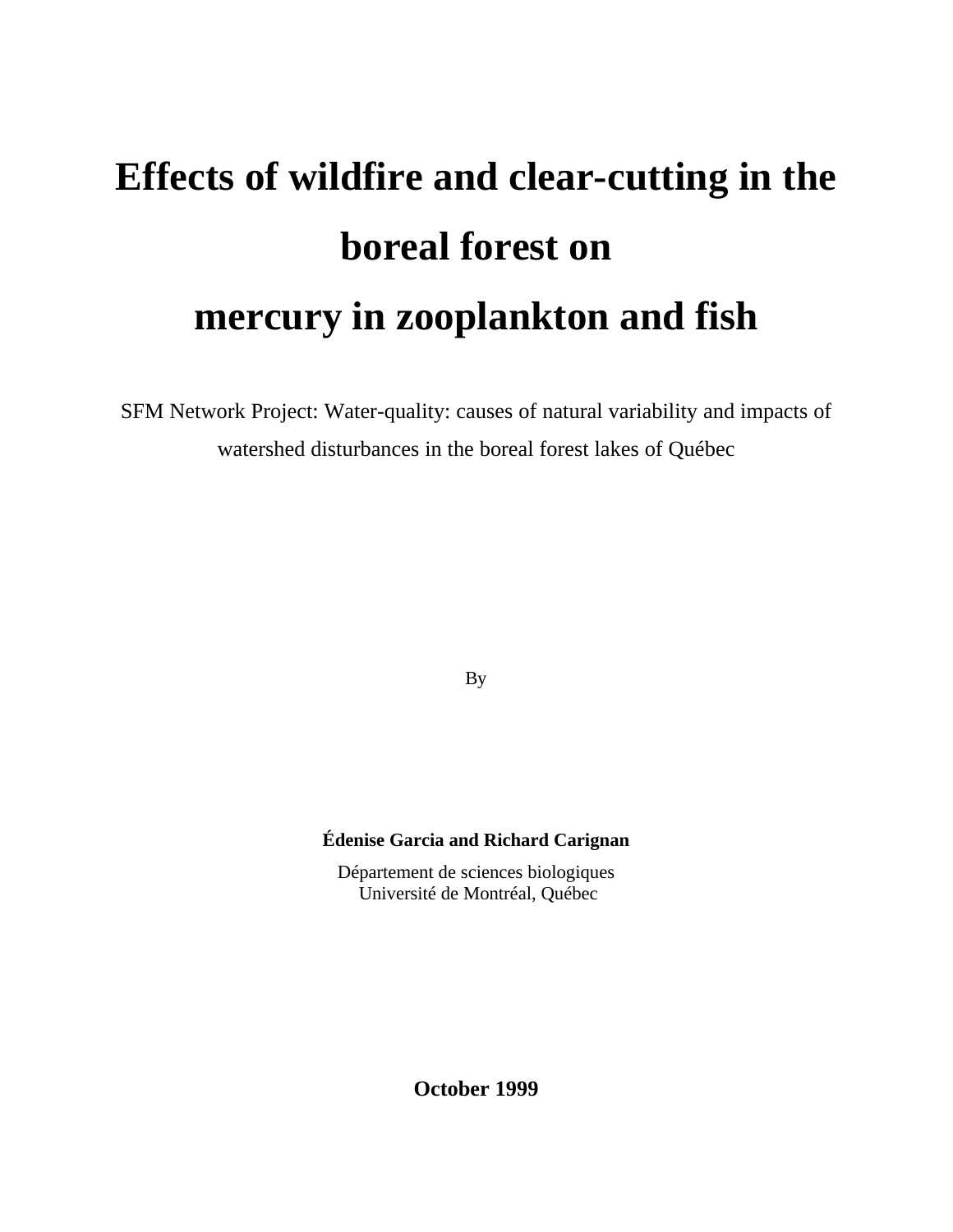# **EXECUTIVE SUMMARY**

We compared the effects of forest logging and wildfire on methylmercury (MeHg) concentrations in bulk zooplankton collected in 38 boreal lakes and on total mercury in northern pike collected in 20 of those lakes. Mean MeHg concentrations were slightly but significantly higher ( $p < 0.01$ ) in zooplankton collected in lakes with recently logged watersheds (135 ng.g<sup>-1</sup> d.w.) than in lakes with recently burned (97 ng.g<sup>-1</sup> d.w.) or with undisturbed watersheds (112 ng.g<sup>-1</sup> d.w.). MeHg levels in zooplankton collected in burned and reference lakes were not significantly different. Multiple regression including all the lakes showed that four variables (dissolved organic carbon, pH, dissolved oxygen and immature zooplankton biomass) explained 43% of the variability in MeHg levels in bulk zooplankton.

Mercury levels in pike normalized to a 560 mm length were significantly higher in logged lakes (3.4 µg.g dry weight  $^{-1}$ ) than in the reference group (1.9 µg.g dry weight  $^{-1}$ ). Pike from burned lakes showed intermediate levels of mercury  $(2.8 \text{ µg.g} \, \text{dry weight}^{-1})$ . Mercury levels were above the WHO safe consumption limit in two of the nine reference lakes, in three of the seven burned lakes and in all four logged lakes. Concentrations of mercury were correlated with pH (-), alkalinity (-) and sulfate (+), and with dissolved organic carbon (DOC) (+) or light penetration in lake water (-). The strongest correlation observed was with methyl mercury (MeHg) in zooplankton  $(r = + 0.79)$ . Stepwise multiple regression explained 78% of the variability in mercury in northern pike, and included MeHg in zooplankton, pH and sulfate as independent variables.

The strong association between mercury levels in biota and DOC concentrations in the lakes suggests that the mercury problem can be easily controlled by reducing DOC loads in logged lakes. Simple quantitative relationships based on the harvested area : lake volume ratio, given in Carignan et al. (1999) can be applied in the field to maintain DOC within the range of natural variability in these lakes.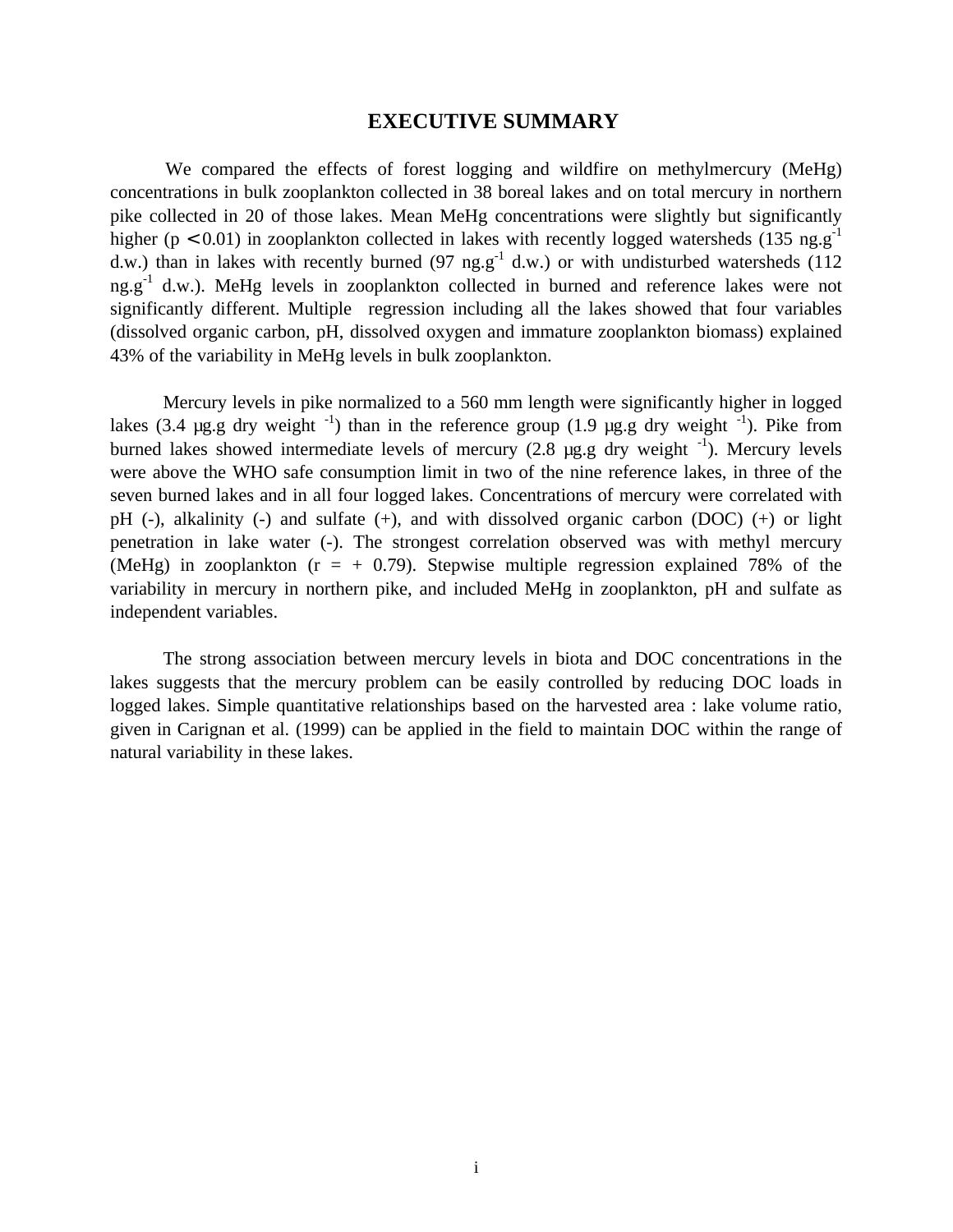# **ACKNOWLEDGMENTS**

We thank the Canadian Network of Centres of Excellence on Sustainable Forest Management, NSERC, SSHRC and the Canadian International Development Agency (CIDA) for financial support. The forest companies Cartons St-Laurent, Abitibi-Consolidated, Donohue and Kruger kindly provided land-use data. P. D'Arcy, G. Méthot, P. Magnan, J. Kalff, B. Pinel-Alloul, D. Planas and several summer students assisted at various stages of the project.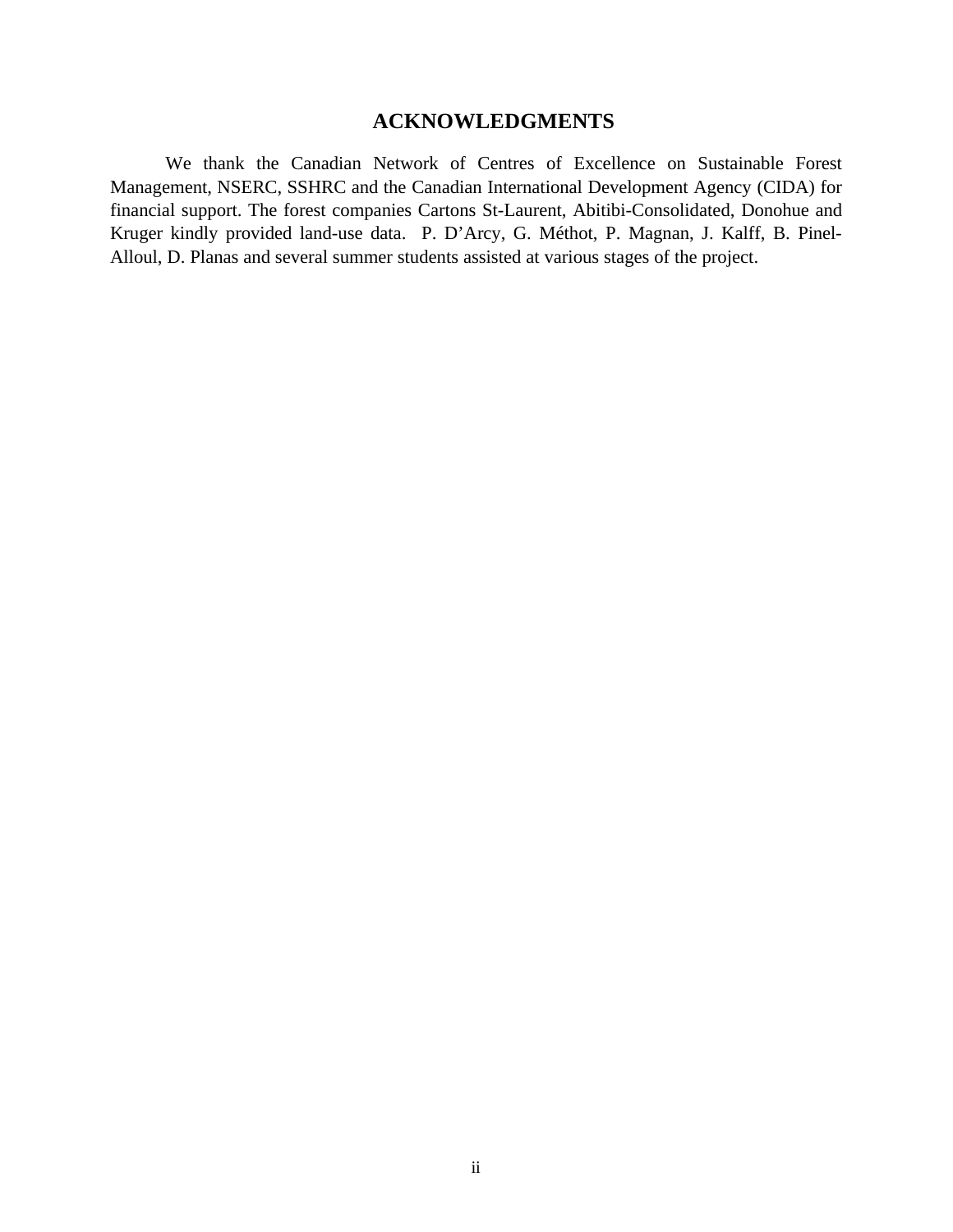# **INTRODUCTION**

Mercury contamination of fish is a widespread problem in remote lakes and reservoirs of the boreal forest. Volatile forms of mercury reach these regions through long-range atmospheric transport (Rudd 1995), and after being oxidized to water soluble forms, deposit in lakes or watersheds. In the latter, most mercury accumulates in the upper layer of soil, where it associates with the organic matter (Meili 1991). Significant disturbances in watersheds may therefore influence the transport of mercury to aquatic ecosystems. Wildfire and clear-cutting specifically are two major perturbations affecting the boreal forest. After clear-cutting or low to medium intensity fires, the upper organic layer of the soil becomes more exposed to erosion, and the transfer of particulate and dissolved organic carbon (DOC) to aquatic systems may increase (Hobbie and Likens 1973). Since DOC in forest soil is an important vector of some metals (Shafer et al. 1997), the transfer of these metals, such as mercury, to streams and lakes would also increase. During high intensity fires, on the contrary, most of the organic matter in the forest floor is mineralized (Bormann and Likens 1979) and some elements associated to it, including mercury, may be lost by volatilization.

Although numerous studies have addressed the effects of clear-cutting and fire on the mobilization of nutrients and major ions in forested soils, limited information is available on the transfer of mercury to streams and lakes as a consequence of forest disruption. In this study, we examine the relationships between fire and logging and mercury contamination in zooplankton and fish. Because DOC transfer from logged watersheds to lake water is greater than from burned or undisturbed ones (see Carignan et al. 1999), we hypothesized that zooplankton and fish from lakes with logged watershed would accumulate more Hg than those from lakes with burned or undisturbed catchments. For zooplankton, we focus on the methylated form of mercury (MeHg) because it can be accumulated and bioamplified along the food web. Zooplankton was selected as an indicator of MeHg contamination because these short-lived organisms can readily assimilate bioavailable MeHg from the water column and are expected to respond rapidly to changes in environmental conditions. In predator fish, over 95% the Hg is present as MeHg. We therefore report total mercury concentrations in northern pike (*Esox lucius*), a top predatory fish, which was found in twenty out the thirty-eight lakes. Since methylmercury is bioamplified through the food web, we examine whether mercury levels in fish from logged lakes would also be higher than in burned or reference lakes.

# **MATERIALS AND METHODS**

# **Study site**

The study was conducted in 38 headwater lakes located in a  $40,000$  km<sup>2</sup> region of central Quebec, Canada, surrounding Gouin Reservoir (Figure 1). All the lakes are located on the Canadian Shield, where the bedrock consists mainly of granite and gneisses, and is covered by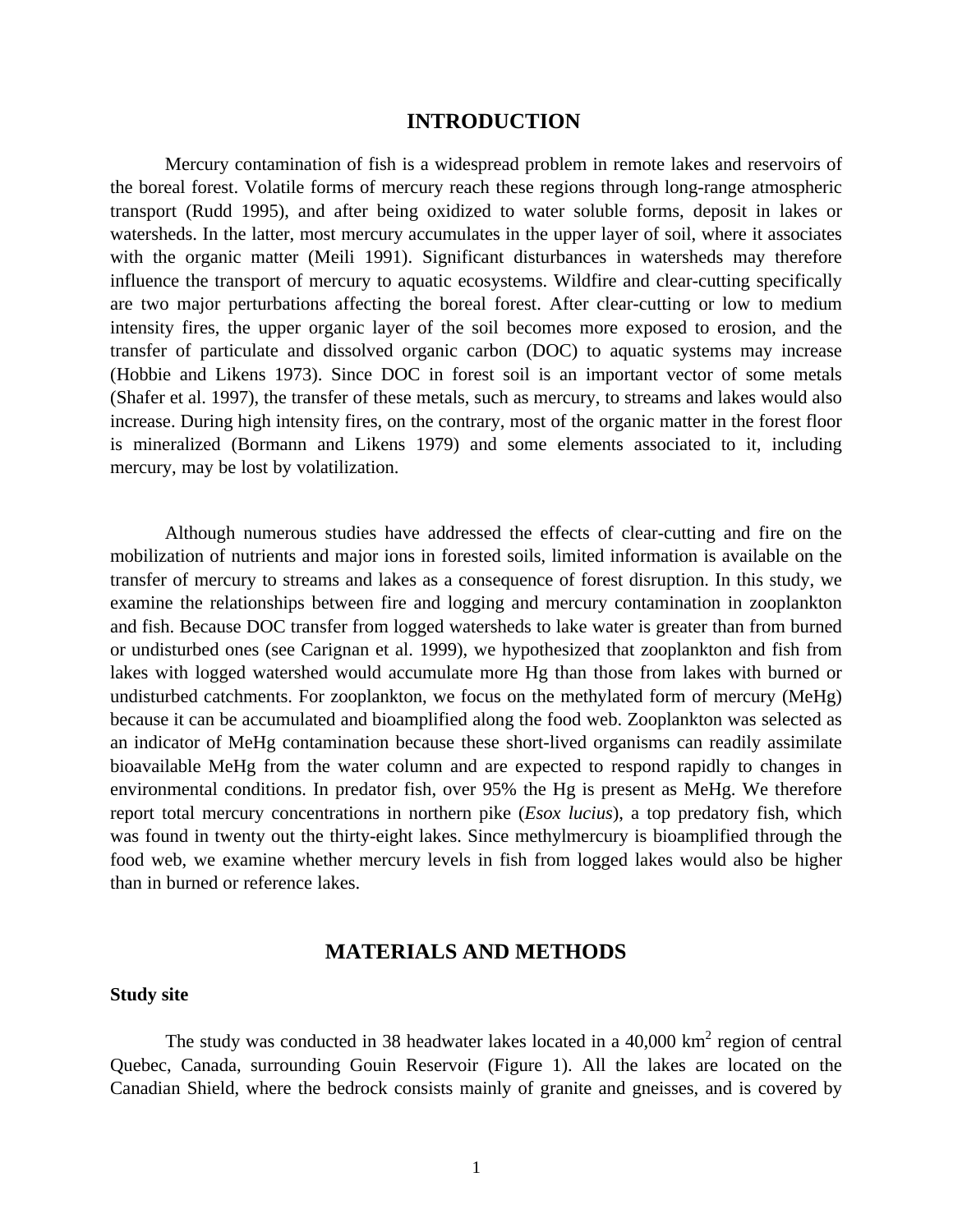thin glacial tills. Soils are mostly humo-ferric podzols (Clayton et al. 1978). The lakes overlap the transition zone of the boreal mixed and coniferous forests. Wetlands (bogs, marshes, beaver ponds) are sometimes present, but their importance does not exceed 5% of the drainage area of the study lakes. Logged lakes had 8 to 96% of their watershed clear-cut. In burned lakes 50 to 100% of the catchments were affected by high intensity fires. All logging and fires occurred during 1995, approximately one year before sampling started. The lakes were also chosen in order to minimize differences in morphometric properties between treatments (Table 1). Further details regarding lake selection, morphometry, chemistry and severity of impacts by fire can be found in Carignan et al. (1999).





# **Water chemistry**

The lakes were sampled in June, July and September 1996. All chemical analyses were performed on duplicate integrated samples of the euphotic zone (1 % of the incident light) taken with a flexible PVC tube. Samples were processed as described in Carignan et al. (1999).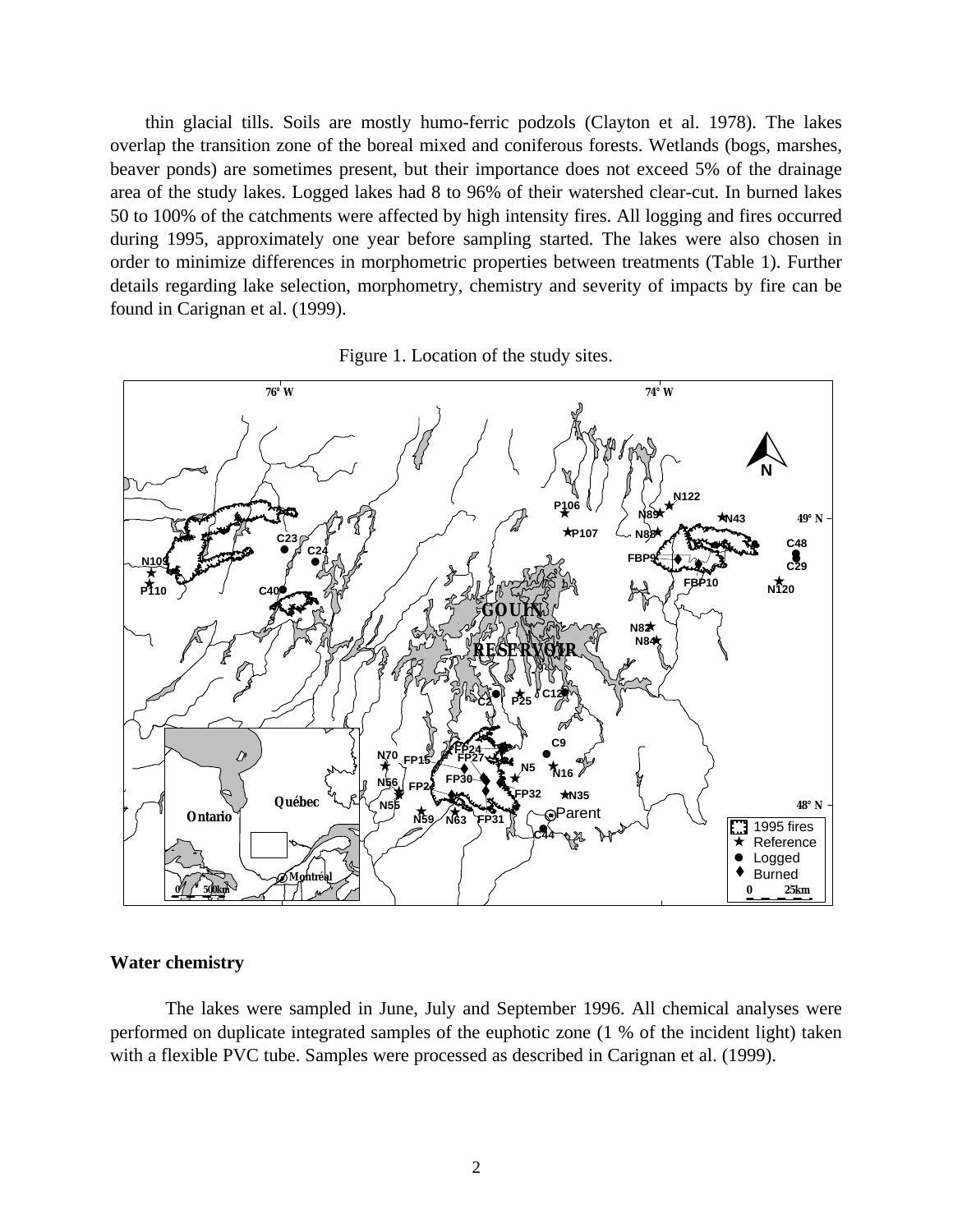# **Zooplankton**

Zooplankton was collected near the deepest point in each lake from vertical hauls using a one meter diameter 200 μm mesh net, on the same dates as the water sampling. Subsamples for MeHg analysis were transferred into polypropylene bottles, immediately frozen and after freezedried. Zooplankton for taxonomic identification was narcotized with carbonated water and preserved in 4% formaldehyde. Because of the large mesh net used, the samples consisted almost exclusively of adult specimens and the larger forms of copepodites (stages IV and V). Zooplankton (5-ml subsamples) was counted and identified to the genus level, with the exception of cyclopoids and calanoids copepods. In these two suborders, only the predator calanoid *Epischura* spp was identified, the other individuals were only discriminated as adults and immature specimens. The predators *Chaoborus* spp and *Leptodora* ssp were counted in the entire sample. On the basis of feeding habits, adult individuals from the different taxa and *Chaoborus* spp were separated in three groups : filter-feeders (most Cladocera and calanoids), omnivores (cyclopoids) and predators (*Chaoborus*, *Leptodora* and *Epischura*). A fourth group comprised immature forms of Cladocera and copepodites. Dry weight for biomass estimation was obtained from Pinel-Alloul et al. (unpublished data) for all taxa except *Chaoborus* spp, the dominant predator. Because of size variation of the latter species, biomass was directly measured for each sample by drying the individuals (24 hours at  $50^{\circ}$ C) and weighing them on a Cahn microbalance (+ 0.001 mg). Results were expressed as % of total biomass.

### **MeHg analysis in zooplankton**

Determination of MeHg followed aqueous phase ethylation, Tenax trap collection, isothermal gas chromatography separation and cold vapor atomic fluorescence detection (CVAFS), using a modification of the method described in Bloom (1989). Subsamples (0.1g) of finely ground bulk zooplankton were digested overnight at room temperature into 10 ml of 25% KOH in methanol. The digestates (250 μl) were transferred to a reaction vessel and diluted with 150 ml of tap water. pH was adjusted to 4.9 with an acetate buffer (2 M sodium acetate in 2 M acetic acid) and 100 μl of 1% sodium tetraethylborate was then added for ethylation. Duplicate subsamples of each digestate were analyzed and averaged. The average coefficient of variation and the detection limit (3 X SD) for a 0.1g sample were 8 % and 4.8 ng  $Hg.g^{-1}$  d.w., respectively. Analytical blanks averaged 7.8 ng  $Hg.g^{-1}$  d.w. Certified reference materials (DORM-1 - National Research Council of Canada) were run each 4 or 5 samples, and recoveries averaged 0.692 + 0.045 mg.kg<sup>-1</sup> (n = 25), which corresponds to 94.7  $\pm$  6.2% of the certified value (0.731  $\pm$  0.060  $mg/kg^{-1}$ ). MeHg measures in zooplankton samples from one burned lake were discarded due to analytical problems.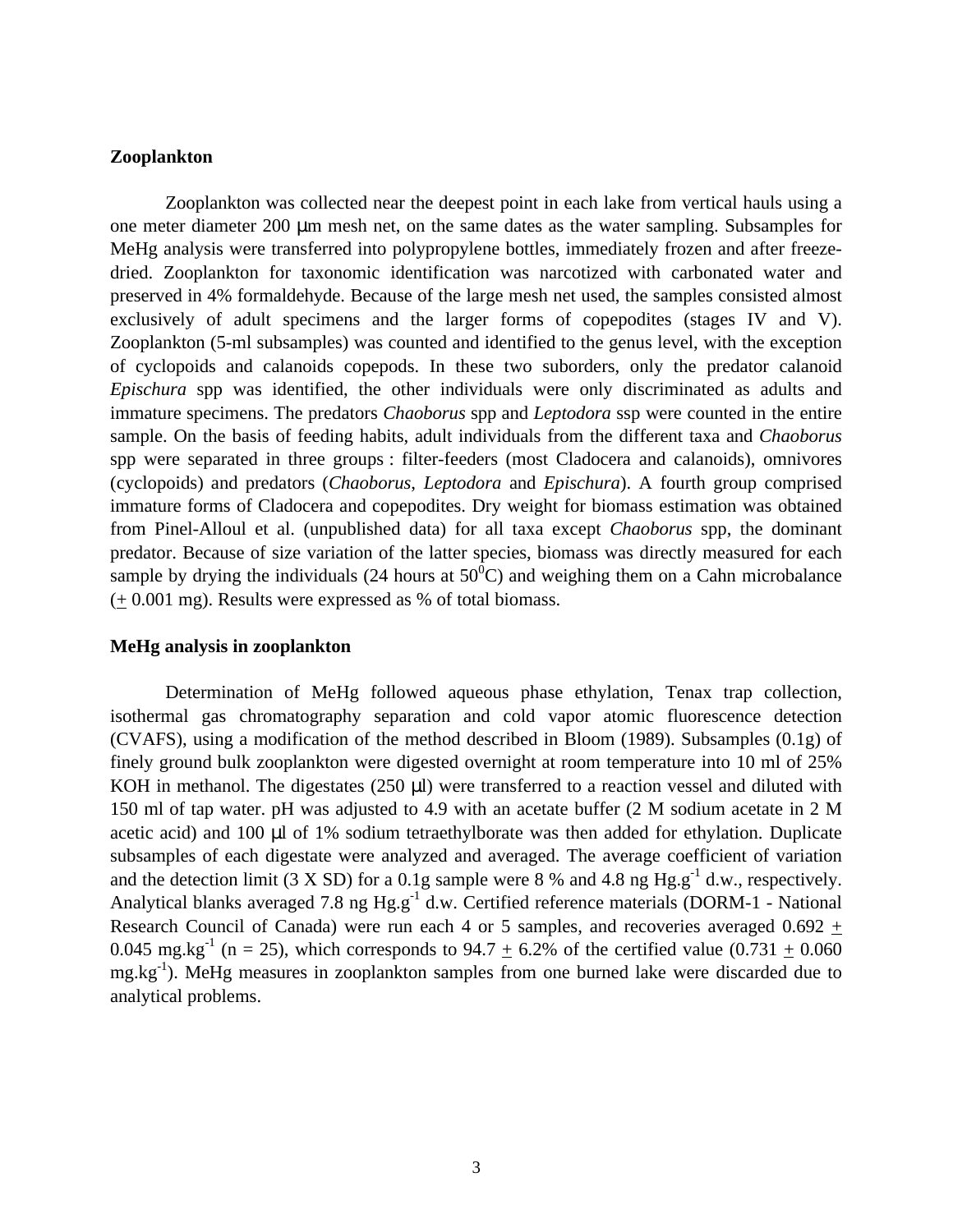# **Fish**

Northern pike was captured in 20 lakes that includes included 9 reference lakes (N43, N55, N56, N59, N63, N88, N89, N107 and N122), 4 lakes which had 11 – 72% (average = 43%) of their catchment harvested in 1995 (C2, C9, C24 and C40), and seven lakes which had between 50% and 100% (average = 90%) of their catchment burned by high-intensity fires in 1995 (FP2, FP15, FP24, FP30, FP32, FBP9 and FBP10). The fish were collected during the summers of 1996 or 1997 using overnight sets of experimental nets. Seven lakes were sampled again during the summer of 1998. Between 6 and 23 specimens distributed in different length classes were collected in each lake, totaling 312 individuals. Total length, weight and sex were recorded for all fish.

#### **Total Hg analysis in fish**

A boneless, skinless fillet of dorsal muscle tissue was removed from each individual, frozen and freeze-dried. Samples were acid-digested and analyzed for total mercury by cold vapor atomic absorption spectrophotometry. Duplicate samples, analytical blanks and certified reference material (DORM-2, National Research Council of Canada) were analyzed as part of quality control. Concentrations are reported as micrograms per gram of dry weight. A conversion factor of 0.24 was used to estimate concentration on a wet weight basis.

# **Statistical analyses**

Differences in MeHg level in zooplankton as well as environmental and biological differences among the three treatments and sampling dates were tested using repeated measures analysis of variance. Pearson correlation coefficients between MeHg contents in zooplankton and environmental and biological variables were calculated separately for logged, burned and control lakes. Between-treatment differences in these correlation coefficients were tested with ANCOVA. Multiple regressions were used to model the relationships among MeHg in zooplankton and the set of variables for the three treatments and for the three sampling periods. To normalize the data and reduce heteroscedasticity, the values were log-transformed where required.

Mercury levels in fish from each lake were regressed against fish weight and total length. Regressions using total length were significant for most lakes and showed the highest correlation coefficients. Length was therefore selected as the covariate to compare mercury contamination of pike from different lakes and treatments. In all but one lake, the regression equations were used to estimate the mean mercury values for a standard length of 560 mm, which corresponded to the catches' mean total length. For each treatment, the average mercury concentration was the arithmetic mean of the values estimated for the standard length. A reference lake with no significant relationship between mercury concentration and length was excluded from our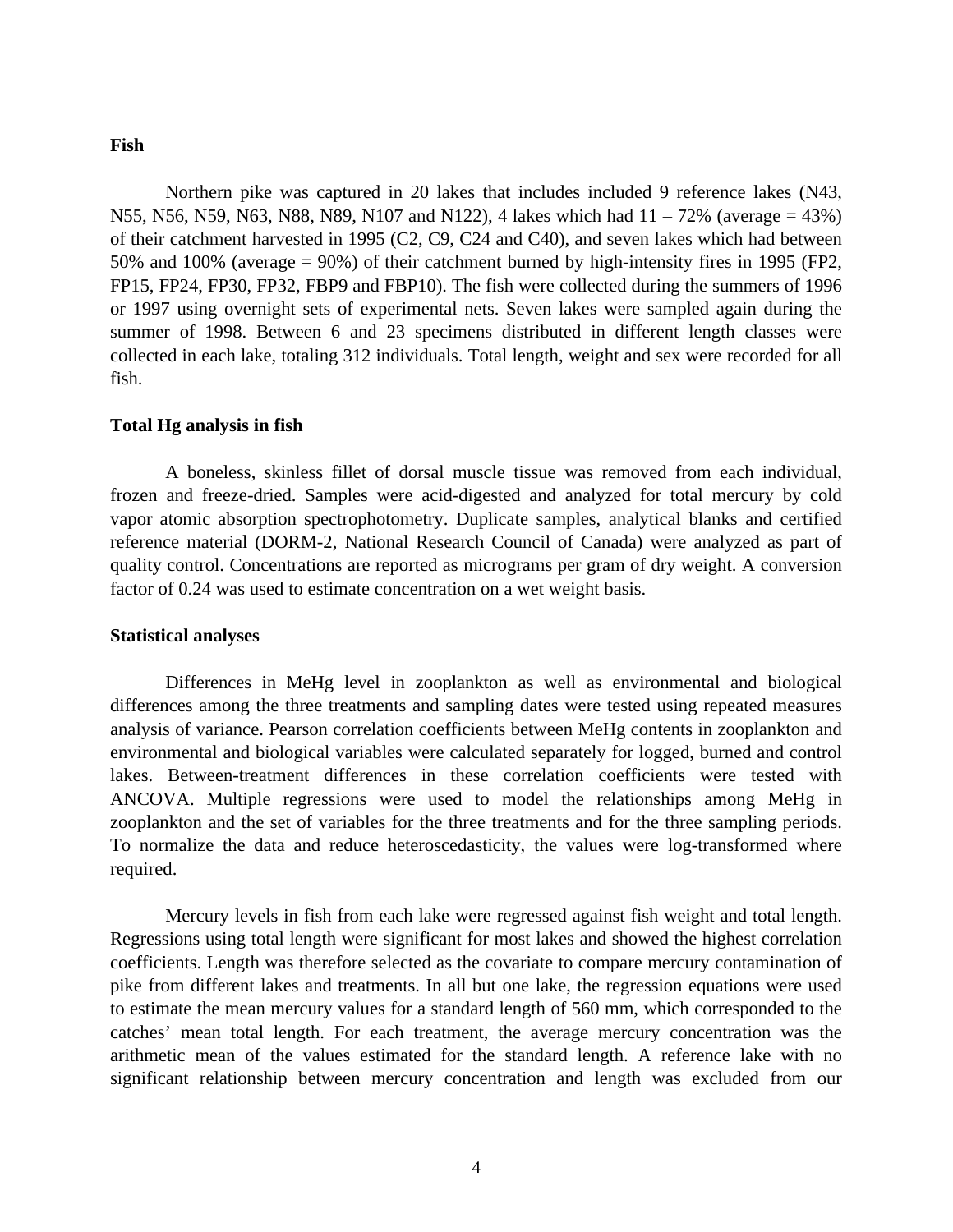analysis. This lake had the smallest sample size  $(N = 6)$  and a mean total length for pike (594) mm) higher than the standardized length.

Between-year differences in mercury accumulation as a function of total length for the seven lakes sampled twice were tested with ANCOVA. Whenever differences between the two years were not significant, the two samples of a same lake were pooled and then mercury contents were regressed against fish length. One-way analysis of variance was used to compare mean mercury levels among the three groups of lakes for the standardized total length. In order to detect variations in mercury levels between sexes, linear regressions of mercury on length were estimated for males and for females from each lake, and mercury contents for the standardized length were estimated. Mean mercury concentrations in both sexes were then calculated for the three treatments. Pearson correlation coefficients were calculated between mercury in fish and physico-chemical variables. Stepwise multiple linear regression was used to model the relationships between mercury in fish and environmental and biological variables. The significance level for all the statistical analysis was set at 0.05. Normality of residuals and homoscedascity were verified for each analysis, with values being log transformed where required.

# **DATA ANALYSIS**

#### **Environmental factors**

The most conspicuous effect of forest logging on water quality was the increase in dissolved organic carbon (DOC), which was greater in logged lakes than in the other two treatments (see Fig. 2b and Carignan et al. 1999). This result can not be attributed to differences in landscape form, such as the presence of wetlands, which are rich sources of DOC (Mulholland and Kuenzler 1979), because the percent of wetlands in the study lakes was very low. Furthermore, our lakes were selected in order to minimize morphometric variations (Table 1). A strong relationship between DOC and light attenuation coefficient and Secchi transparency ( $r = +$ 0.90 and – 0.85, respectively) indicated that the DOC found in our lakes was highly colored, being thus of terrestrial origin.

Concentrations of sulfate and nitrate nitrogen were substantially higher  $(P < 0.01)$  in burned lakes compared to the other two treatments. Concentrations of chlorophyll *a* were significantly distributed following the pattern : fire  $>$  logged  $>$  control lakes (P < 0.01). Except in June, levels of total phosphorous were identical in burned and cut lakes, and both showed higher concentrations than reference lakes ( $P < 0.01$ ). Concentrations of dissolved oxygen in lake water were similar for logged, burned and reference lakes. There were no significant differences neither in lake water pH, alkalinity and temperature among the three treatments, but temperature in June was significantly lower than that from July and September ( $P < 0.01$ ).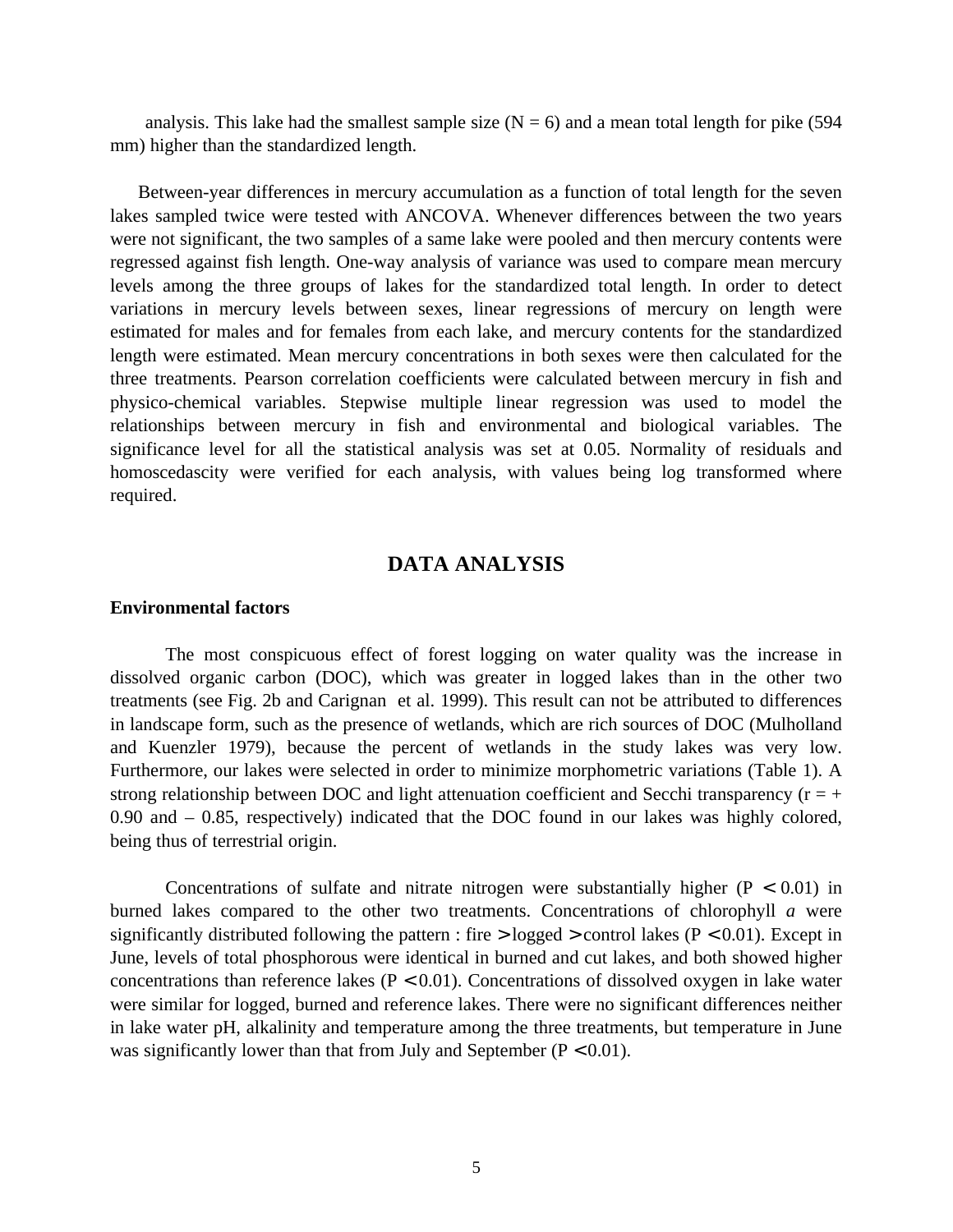# **Zooplankton composition**

Zooplankton biomass consisted predominantly of filter-feeders (Table 2), and the relative biomass of immature zooplankton and of the three adult groups (filter-feeders, omnivores and predators) was equivalent in the three treatments  $(P > 0.10)$ . The biomass of immature zooplankton, however, differed for the three sampling periods (P< 0.01). Samples collected in June presented the greatest proportion of immature zooplankton, whereas samples from July had the smallest ratio of young forms.

# **Mercury levels in zooplankton**

MeHg concentrations in bulk zooplankton ranged from 35 to 377 ng. $g^{-1}$  d.w. This range was similar to those found by Back and Watras (1995) and Westcott and Kalff (1996) in herbivorous taxa (1 to 479 ng.g<sup>-1</sup> d.w. and 19 to 448 ng.g<sup>-1</sup> d.w., respectively). A narrower range (50 to 200 ng.g<sup>-1</sup> d.w.) was reported in bulk zooplankton from undisturbed lakes of midnorthern Quebec (Plourde et al. 1997).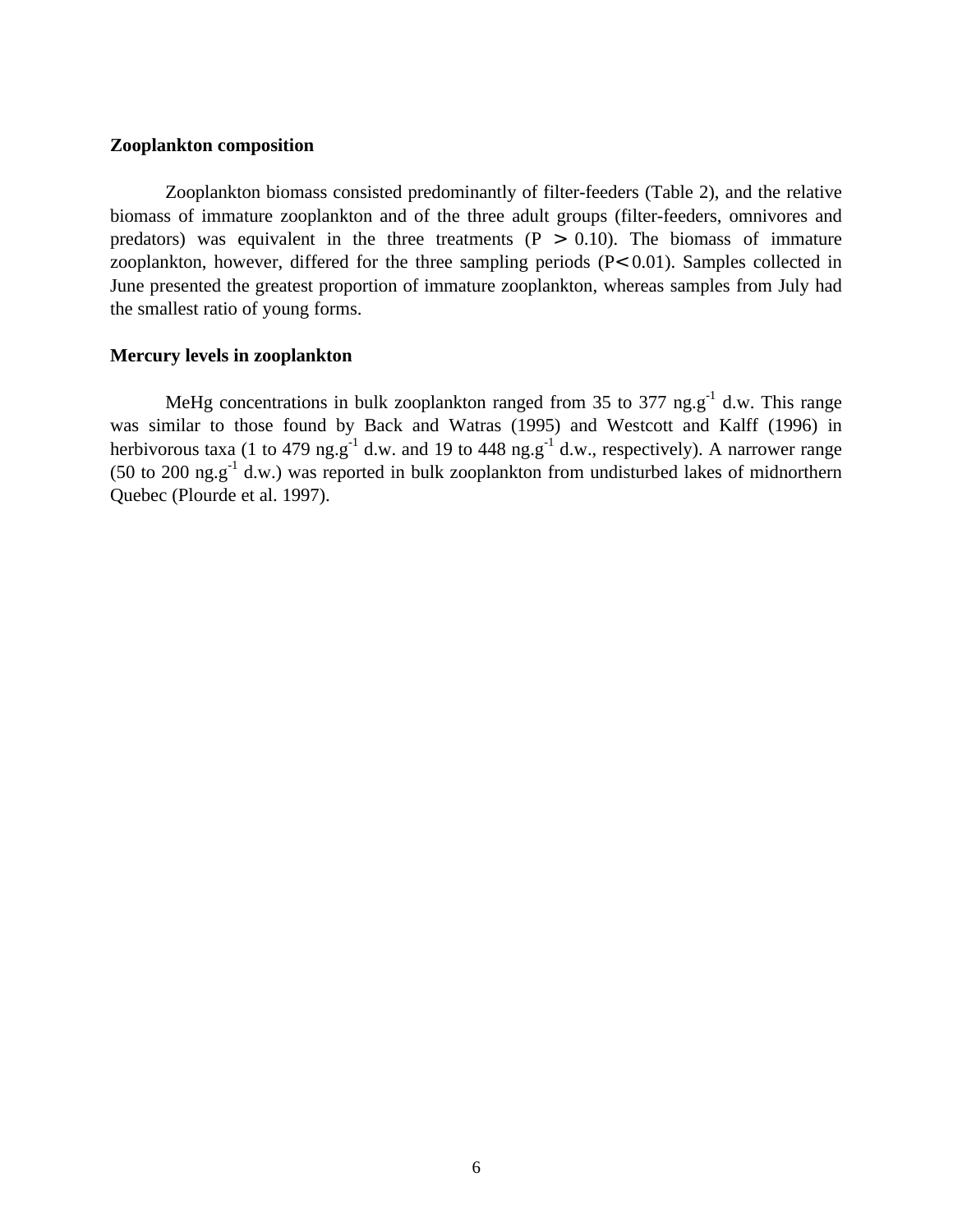Figure 2. Mean dissolved organic carbon concentration (DOC) in water (a), and (b) mean MeHg levels in zooplankton from logged ( $N = 9$ ), burned ( $N = 9$ ) and reference lakes (N  $=$  20). Values represent averages for each sampling period. Error bars represent  $\pm$  1 SE of the mean.

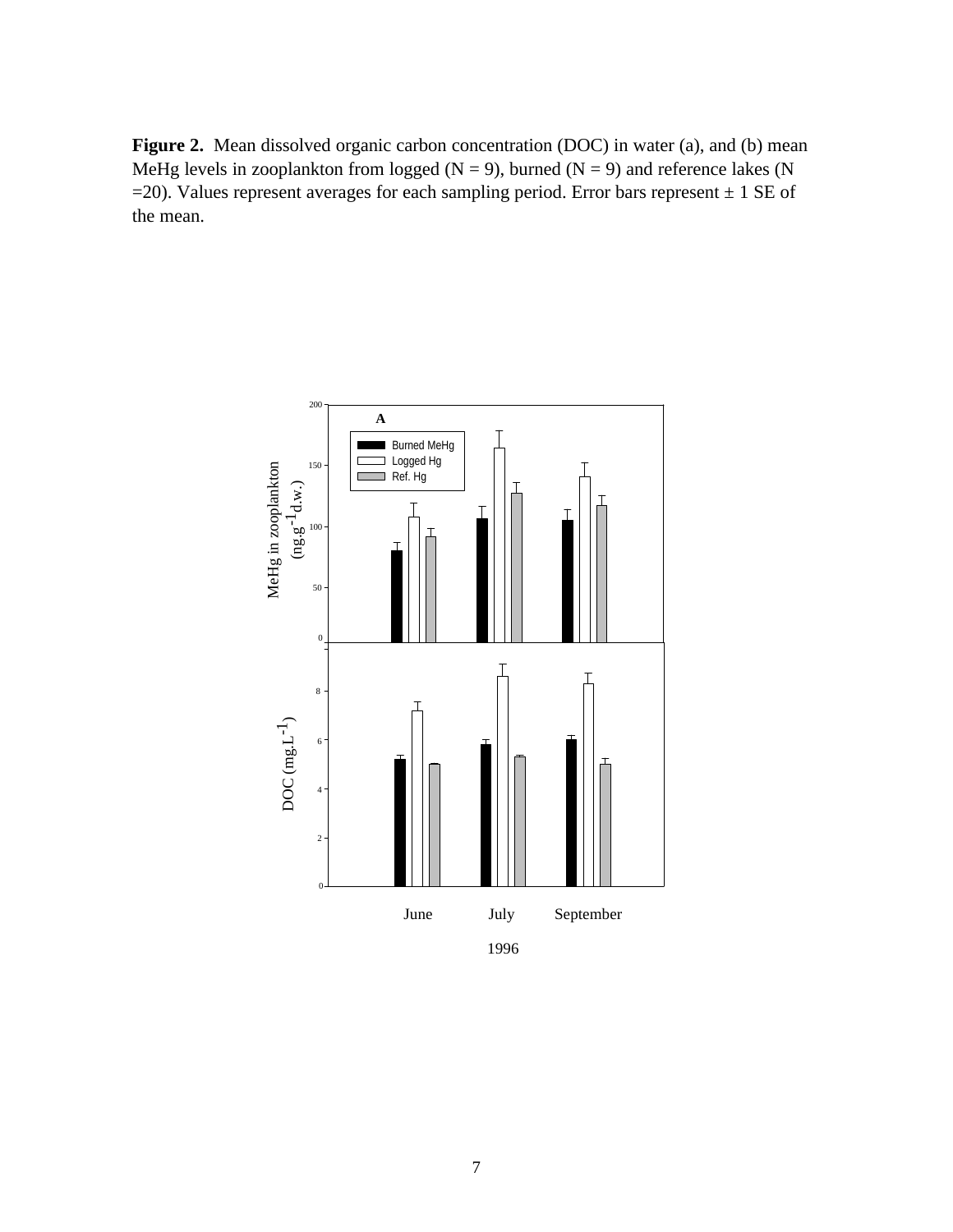|                                       | <b>Reference</b> |      |      |           | <b>Logged</b> |      |      | <b>Burned</b> |             |      |      |           |
|---------------------------------------|------------------|------|------|-----------|---------------|------|------|---------------|-------------|------|------|-----------|
|                                       | $\mathbf N$      | Med. | Mean | <b>SD</b> | ${\bf N}$     | Med. | Mean | <b>SD</b>     | $\mathbf N$ | Med. | Mean | <b>SD</b> |
|                                       |                  |      |      |           |               |      |      |               |             |      |      |           |
| Lake area $(km^2)$                    | 20               | 0.4  | 0.5  | 0.2       | 9             | 0.3  | 0.6  | 0.7           | 9           | 0.4  | 0.4  | 0.1       |
| Drainage area $(km^2)$                | 20               | 1.9  | 2.2  | 1.3       | 9             | 2.6  | 2.2  | 3.0           | 9           | 3.1  | 5.3  | 6.2       |
| Drainage ratio                        | 20               | 4.3  | 5.3  | 3.0       | 9             | 7.5  | 6.9  | 3.2           | 9           | 8.2  | 11.4 | 11.6      |
| Maximum depth (m)                     | 20               | 11.5 | 12.4 | 4.0       | 9             | 13.0 | 13.8 | 6.1           | 9           | 14.0 | 17.1 | 7.8       |
| Mean depth (m)                        | 20               | 4.1  | 4.5  | 1.5       | 9             | 4.4  | 4.7  | 1.6           | 9           | 5.2  | 5.7  | 1.8       |
| Slope $(\%)$                          | 20               | 8.0  | 9.2  | 3.1       | 9             | 7.0  | 8.2  | 2.8           | 9           | 8.1  | 9.7  | 2.9       |
| Lake water pH                         | 60               | 6.6  | 6.6  | 0.3       | 27            | 6.6  | 6.5  | 0.5           | 27          | 6.7  | 6.7  | 0.4       |
| Alkalinity ( $\mu$ eq. $L^{-1}$ )     | 60               | 46.1 | 54.0 | 28.8      | 27            | 48.3 | 56.0 | 32.0          | 27          | 58.2 | 68.0 | 41.8      |
| $DOC$ (mg. $L^{-1}$ )                 | 60               | 5.1  | 5.1  | 1.4       | 27            | 7.1  | 8.0  | 3.9           | 27          | 5.5  | 5.7  | 1.7       |
| Total phosphorus $(\mu g.L^{-1})$     | 60               | 6.6  | 7.0  | 2.2       | 27            | 9.2  | 9.8  | 3.5           | 27          | 10.7 | 10.9 | 4.0       |
| Chlorophyll $a$ (µg.L <sup>-1</sup> ) | 60               | 1.9  | 2.0  | 0.8       | 27            | 2.2  | 2.4  | 0.8           | 27          | 2.9  | 3.1  | 1.1       |
| $NO_3-N$ (µg.L <sup>-1</sup> )        | 60               | 1.1  | 6.5  | 12.5      | 27            | 1.1  | 3.7  | 7.8           | 27          | 10.0 | 76.6 | 139.0     |
| $SO_4$ -S (mg.L <sup>-1</sup> )       | 60               | 0.9  | 0.9  | 0.2       | 27            | 0.9  | 0.8  | 0.2           | 27          | 1.7  | 1.7  | 0.4       |
| Dissolved oxygen $(mg.L^{-1})$        | 60               | 8.1  | 8.1  | 1.1       | 27            | 7.9  | 7.8  | 1.2           | 27          | 7.6  | 7.7  | 1.4       |

Table 1. Chemical and morphometric characteristics of the study lakes and of their catchments (N = number of observations for the three sampling periods; Med = median ).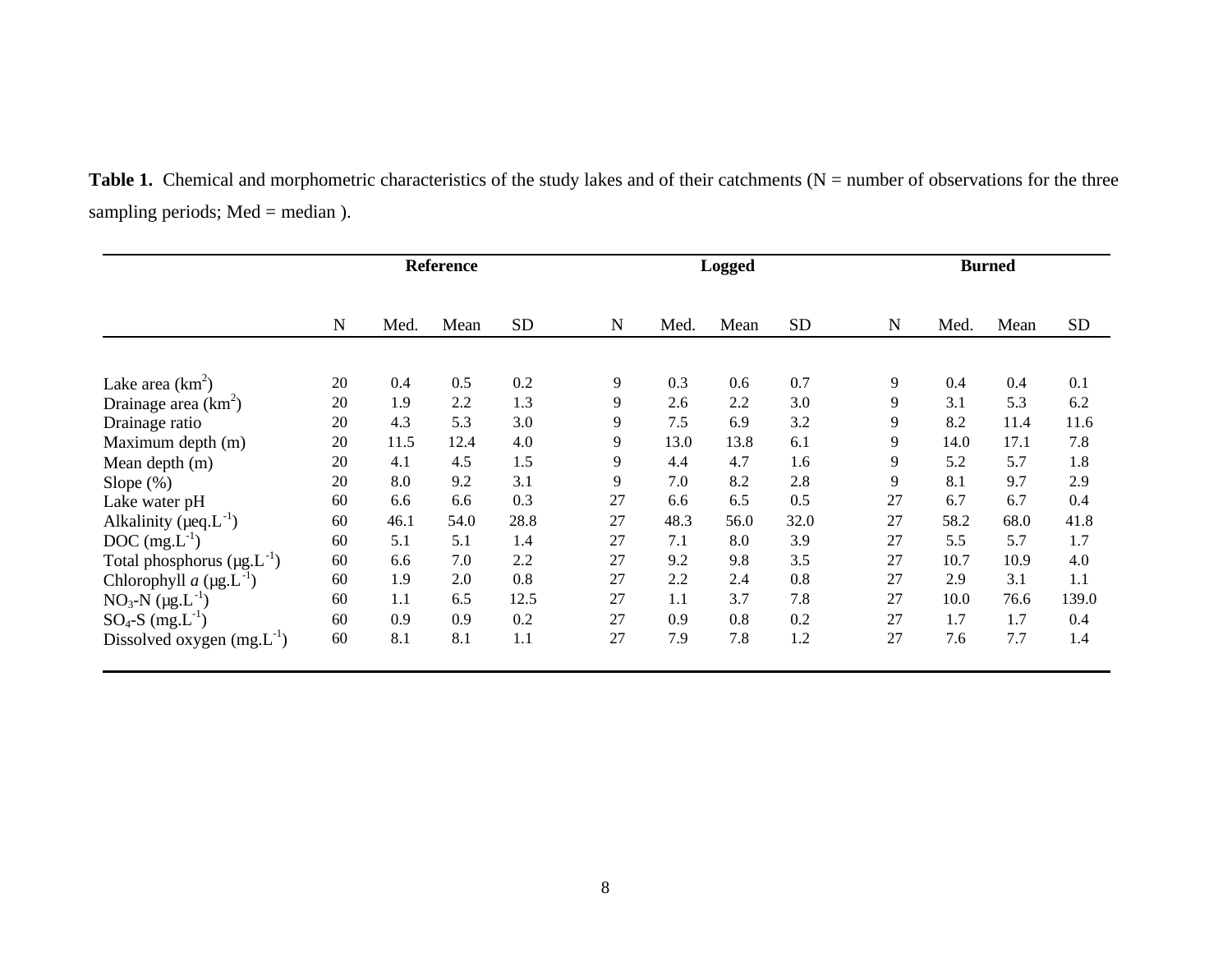The three treatments showed different MeHg levels in zooplankton. In logged lakes, MeHg concentrations averaged 135 ng.g<sup>-1</sup> d.w. and were significantly higher (P< 0.01) than those from reference and burned lakes (Figure 2a). This result is in agreement with those of Rask et al. (1994), who found that mercury concentrations in zooplankton increased after clear-cutting of the watershed of a small humic lake. Burned lakes exhibited the lowest mean levels of MeHg (97 ng.g<sup>-1</sup> d.w.) in zooplankton, but did not differ significantly from reference lakes (112 ng.g<sup>-1</sup> d.w.).

The distribution of MeHg in zooplankton (Figure 2a) essentially reflected that of DOC among the three groups of lakes (Figure 2a). Thus, the highest levels of both MeHg and DOC were observed in logged lakes, whereas no significant difference was found between burned and reference lakes. It is known that mercury and MeHg accumulate in the upper layer of forest floors, where they bind to humic compounds. For this reason, dissolved and particulate humic matter from exposed soils are considered as important carriers of Hg to lakes and streams (Mierle and Ingram 1991). Since DOC in lake waters essentially consists of humic substances, the similar distribution of MeHg in zooplankton and DOC among treatments during the three sampling periods suggests a relationship between the uptake of MeHg by the zooplankton and the transfer of humic matter to aquatic ecosystems, as indicated by the significant positive correlation observed between MeHg levels in zooplankton and DOC in the three groups of lakes (Table 3). Co-transport is, however, one of the mechanisms through which DOC can mediate higher biotic MeHg levels in lakes. Input of DOC may stimulate the microbial activity and the production of MeHg (McMurtry et al. 1989), and may also decrease the rates of photodegradation of MeHg in lakes (Sellers et al. 1996). In burned lakes, however, and in contrast with logged lakes, DOC loading did not increase even if soil exposure was accentuated after fire. Several reasons may explain why perturbation by fire did not cause an increase in MeHg concentration in zooplankton. Fire may have changed soil-Hg speciation, Hg may have been lost by volatilization, and the nutrient and productivity pulse following fire may have diluted the Hg associated to the biota.

MeHg concentrations in zooplankton also significantly correlated to other chemical characteristics of the lakes (Table 3). Some of the most significant correlations were with : dissolved oxygen (-) in the three groups of lakes, temperature (+) in logged and burned lakes, and pH (-) and  $SO_4^2$  (+) in logged lakes. MeHg levels in zooplankton has been reported to be correlated with some morphometric variables, such as lake area, maximum and mean depth, and the ratio between drainage area and lake volume (Westcott and Kalff 1996). In this sense, one could expect that differences in MeHg levels among logged, burned and reference lakes would be due to variations in the morphometry rather than to differences in the treatments themselves. Among the morphometric variables, MeHg in zooplankton showed only a significant positive correlation with the ratio of the drainage area to lake volume (DA/VOL) or to lake area (DA/LA) in logged lakes (Table 3). Both ratios were also significantly correlated to DOC (Pearson coefficient  $= 0.93$  for DA/VOL, and 0.59 for DA/LA). Although some authors have pointed the epilimnetic sediment as an important site of mercury methylation (Ramlal et al. 1993), no significant relationship was observed between MeHg levels and the ratio of surface of epilimnetic sediment to lake volume (SES/VOL).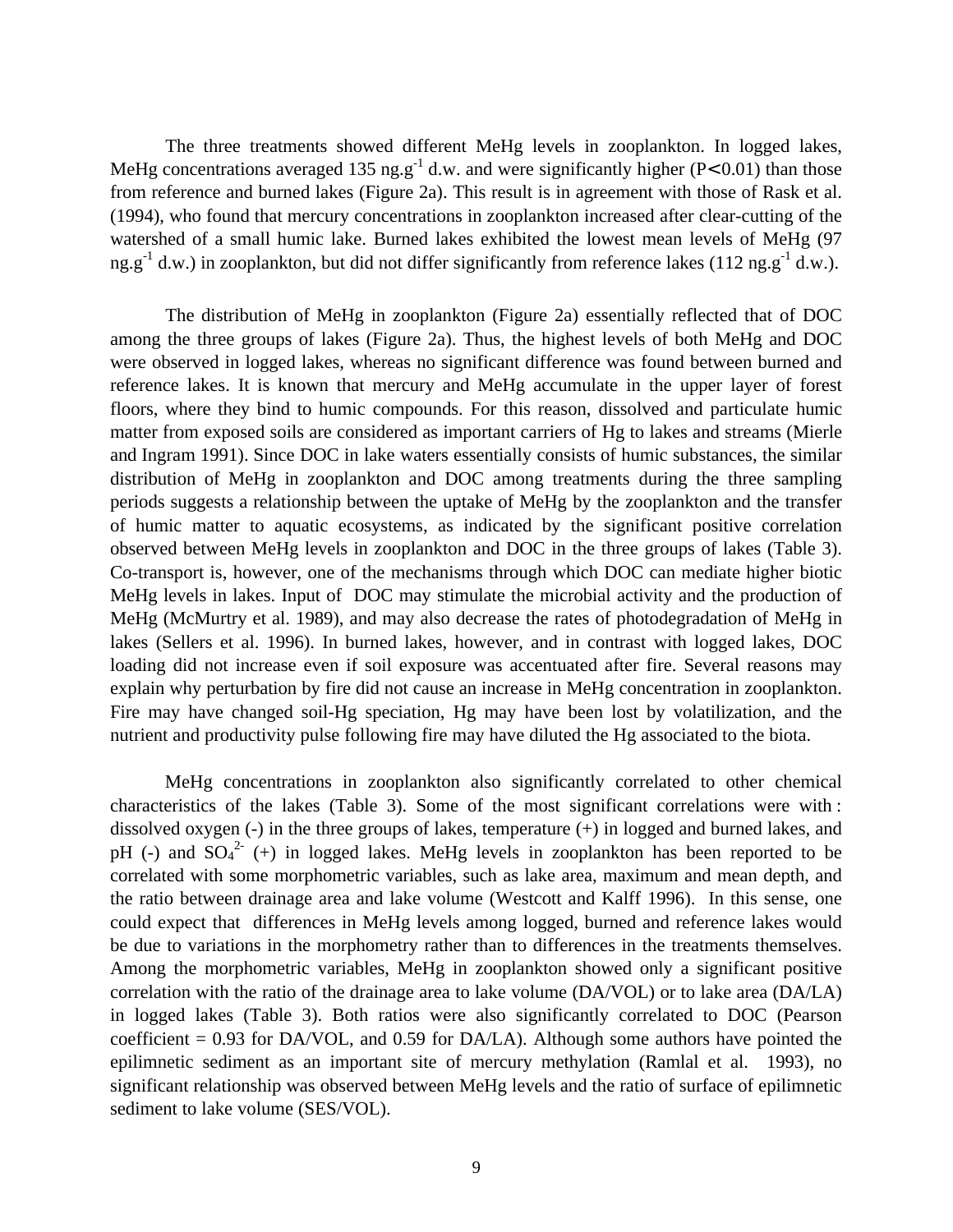|                      | Logged |           |    | <b>Burned</b> |    | Reference |     | Pooled lakes |  |
|----------------------|--------|-----------|----|---------------|----|-----------|-----|--------------|--|
|                      | N      | $\bf r$   | N  | $\bf r$       | N  | $\bf r$   | N   | r            |  |
| Lake area            | 9      | n.s.      | 9  | n.s.          | 20 | $-0.33*$  | 38  | $-0.28**$    |  |
| Drainage ratio       | 9      | $0.54**$  | 9  | n.s.          | 20 | n.s.      | 38  | $0.31***$    |  |
| Slope                | 9      | n.s.      | 9  | n.s.          | 20 | $0.36**$  | 38  | n.s.         |  |
| Mean depth           | 9      | n.s.      | 9  | $-0.41*$      | 20 | n.s.      | 38  | n.s.         |  |
| Latitude             | 9      | n.s.      | 9  | $-0.52**$     | 20 | $-0.21*$  | 38  | $-0.20*$     |  |
| Longitude            | 9      | $0.63***$ | 9  | n.s.          | 20 | $0.29**$  | 38  | $0.33***$    |  |
| Alkalinity           | 27     | n.s.      | 27 | $-0.42*$      | 57 | n.s.      | 111 | $-0.32***$   |  |
| pH                   | 27     | $-0.49**$ | 27 | $-0.70***$    | 57 | n.s.      | 111 | $-0.42***$   |  |
| Temperature          | 27     | $0.43*$   | 27 | $0.52**$      | 57 | n.s.      | 111 | n.s.         |  |
| Chlorophyll a        | 27     | n.s.      | 27 | n.s.          | 57 | n.s.      | 111 | n.s.         |  |
| Total P              | 27     | n.s.      | 27 | n.s.          | 57 | $0.27*$   | 111 | $0.22*$      |  |
| <b>DOC</b>           | 27     | $0.58**$  | 27 | $0.58**$      | 57 | $0.32*$   | 111 | $0.52***$    |  |
| $SO_4^{\text{-2}}-S$ | 27     | $0.43*$   | 27 | n.s.          | 57 | n.s.      | 111 | $0.21*$      |  |
| $NO3-S$              | 27     | n.s.      | 27 | n.s.          | 57 | n.s.      | 111 | n.s.         |  |
| Filters-feeders      | 27     | $0.59**$  | 27 | n.s.          | 57 | n.s.      | 111 | $0.24*$      |  |
| Omnivores            | 27     | n.s.      | 27 | $0.42*$       | 57 | n.s.      | 111 | n.s.         |  |
| Predators            | 27     | n.s.      | 27 | n.s.          | 57 | n.s.      | 111 | n.s.         |  |
| Immature ind.        | 27     | n.s.      | 27 | n.s.          | 57 | $-0.25**$ | 111 | $-0.26**$    |  |

**Table 2.** Pearson correlation coefficients observed between MeHg in zooplankton and environmental and biological characteristics of the study lakes and watersheds.

**Note** : n.s. = not significant  $(P > 0.05)$ ; \*  $P < 0.05$ ; \* \*  $P < 0.01$ ; \* \*  $P < 0.001$ .

Except for morphometric variables, *N* represents three sample periods by lake.

# **Seasonal variations**

Significant differences in MeHg concentrations in zooplankton were found between the three sampling dates. For the three groups of lakes, MeHg levels were significantly lower in June, then peaked in July, and decreased in September. Seasonal variation in MeHg levels in aquatic biota has also been reported by other authors (Meili and Parkman 1988 ; Bodaly et al. 1993). Such variations may reflect changes in the supply of dissolved and particulate material from the drainage area. Meili and Parkman (1988) observed that both total mercury in mesoplankton and DOC in lake water varied seasonally. In their work, total mercury levels in mesoplankton were lower immediately after snow-melt and increased during the summer, whereas DOC concentrations were highest in the spring. In our study, MeHg concentrations in zooplankton also were lower after snow-melt than in the subsequent periods. DOC concentrations, however, did not vary significantly from one month to another. Assuming that DOC represents an important vector of mercury for lake water (Meili 1991), these results suggest a lag period between Hg loading to the lakes from their watersheds during snowmelt, and its availability to aquatic organisms as MeHg. Other studies indicate that the rate of bacterial methylation of mercury in the sediment and in the epilimnion increases with temperature (Matilainen et al. 1991, Ramlal et al.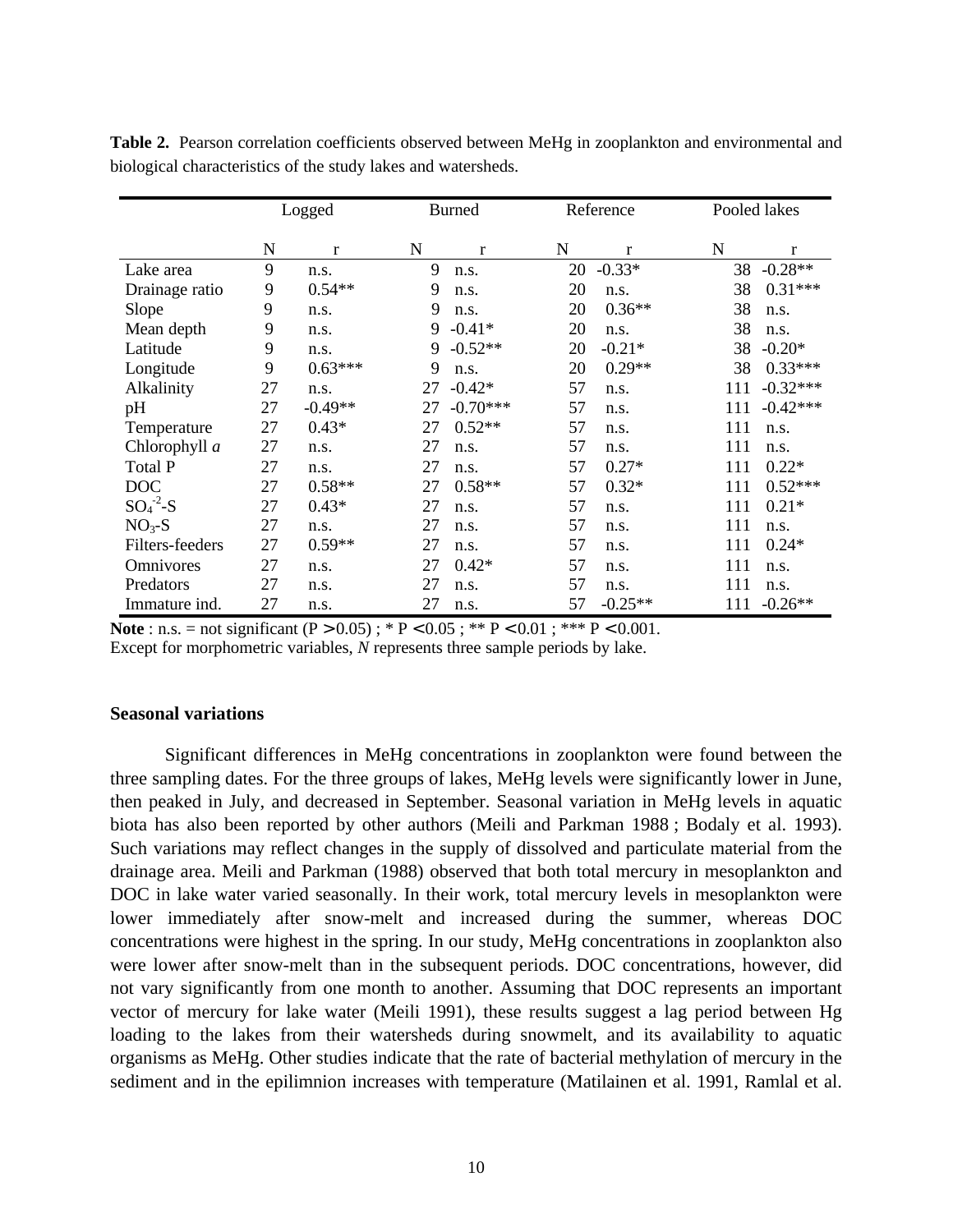1993). These findings may explain why our logged and burned lakes showed a weak but significant positive correlation between MeHg in zooplankton and water temperature (Table 3).

Another explanation for the seasonal variation in MeHg levels in aquatic biota takes into account the life stage of sampled individuals. In their investigations, Parkman and Meili (1993) noted that the low mercury concentrations in zoobenthos coincided with the annual appearance of a new generation of those invertebrates. In our study, although biomass of immature zooplankton was higher in June, it represented less than 5.5% of the entire zooplankton biomass, and thus is not expected to influence MeHg levels in bulk zooplankton.

#### **Regression models of MeHg concentrations in zooplankton**

DOC was the most important predictor of MeHg, and, along with dissolved oxygen, was a common variable in our regressions (see Garcia and Carignan 1999). Other investigations have demonstrated that mercury and MeHg accumulation in zooplankton (Westcott and Kalff 1996 ; Meili and Parkman 1988) and in fish (McMurtry et al. 1989 ) increases with DOC or water color. Humic substances may, however, interfere with the availability of mercury for methylation and MeHg uptake by the biota (Grieb et al. 1990, Miskimmin et al. 1992). Thus, the relationship between MeHg bioavailability and DOC are far from being well understood.

We also observed in all our models that MeHg concentration in zooplankton was inversely related to dissolved oxygen in lake water. This result is in agreement to the fact that methylation of inorganic mercury in lakes increases under low oxygen conditions (Cossa et al. 1994). On the other hand, the inverse correlation between MeHg and chlorophyll *a* found in the alternative model for burned lakes may be an effect of dilution (Watras and Bloom 1994).

Even if our lakes covered a small range of pH, a negative correlation between this variable and MeHg levels in zooplankton was observed, as previously reported in other studies (Westcott and Kalff 1996 ; Watras and Bloom 1992). Several mechanisms have been proposed to explain why the acidity of lake water increases Hg accumulation in biota. High  $H^+$  concentrations would affect the speciation of mercury, the rates of methylation and demethylation, as well as the physiology of the organisms (Winfrey and Rudd 1990). Laboratory studies showed that under circumneutral conditions a slight reduction in pH increases the rate of MeHg accumulation in fish (Ponce and Bloom 1991).

MeHg in zooplankton from logged and burned lakes was also significantly correlated with sulfate, and both MeHg and  $SO_4^2$  showed a significant inverse collinearity with latitude. Although these results suggest a possible influence of long range atmospheric transport from industrial regions, such a correlation was not found in reference lakes.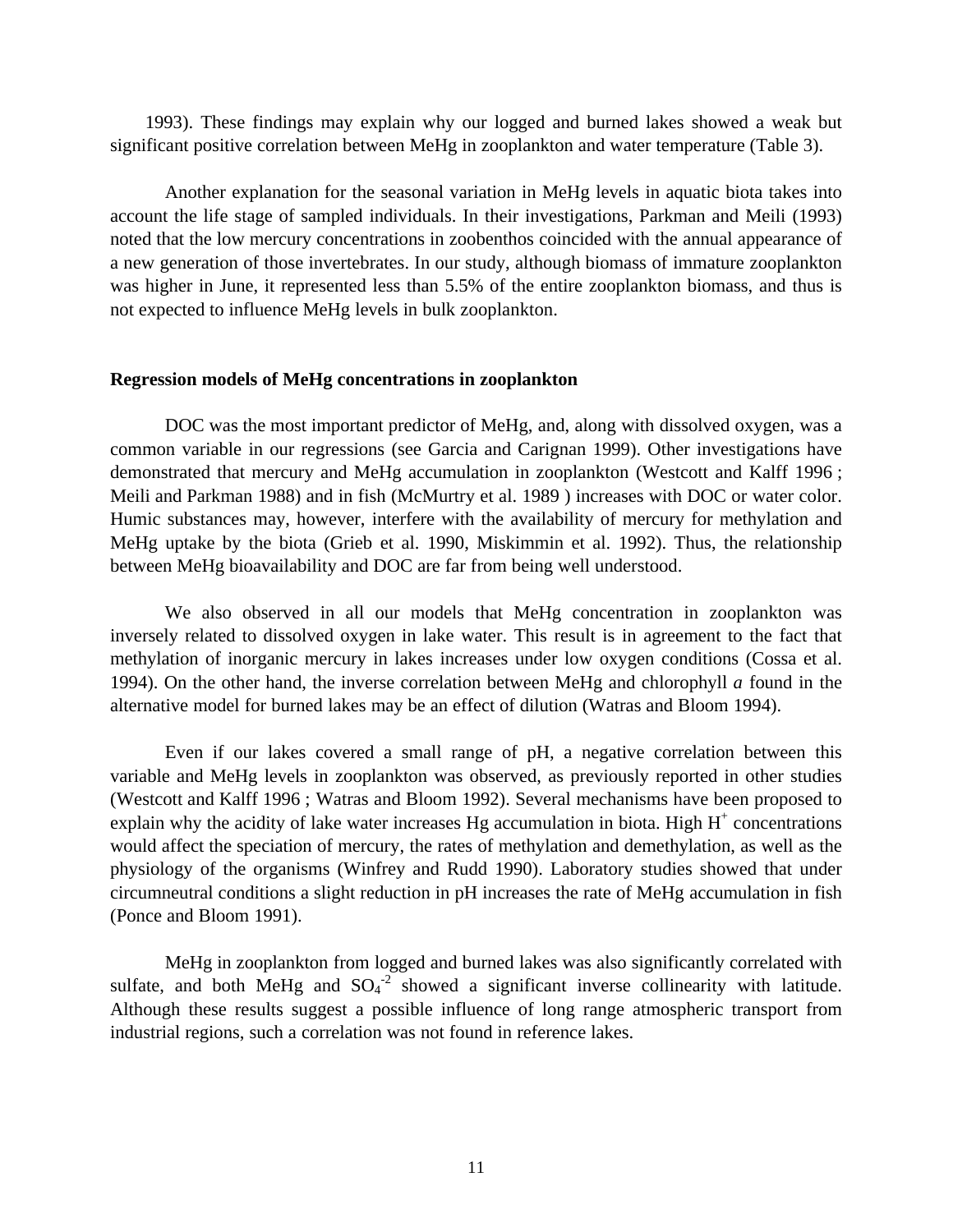# **Mercury levels in northern pike**

Mean mercury concentrations in 560 mm-northern pike ranged from 0.89 to 6.10 µg.g dry weight<sup>-1</sup>. This range was wider than that observed by Bodaly et al (1993) for pike of similar standard size in six Canadian Shield lakes, but it was narrower than the range of concentrations reported by Parks et al (1994) for 42 pristine lakes in northern Minnesota, USA. Mercury in pike from logged lakes averaged 3.4  $\mu$ g.g dry weight<sup>-1</sup>, and was significantly higher than in reference lakes (mean concentration of 1.9  $\mu$ g.g dry weight<sup>-1</sup>) (Figure 3). The average mercury concentration in pike from burned lakes  $(2.8 \mu g.g. g'$  dry weight<sup>-1</sup>) was intermediate between the levels observed in logged and in reference lakes, but the differences were not significant. When a lake (C40) with only 11% of its watershed harvested was excluded from the comparisons, mean mercury levels in logged lakes decreased slightly  $(3.3 \mu g.g. g\,$  dry weight  $^{-1}$ ), but the standard error of the mean increased by 20%. As a consequence, the difference between logged and reference lakes became significant only at the  $P = 0.12$  level. In all logged lakes and in three burned lakes, average mercury concentrations in pike, on a wet weight basis, were higher than the health advisory limit for human consumption of 0.5  $\mu$ g.g wet weight.<sup>-1</sup>(WHO). This limit was exceeded only in two of the reference lakes.

As for zooplankton, differences in mercury contents in fish from logged and reference lakes may be attributed in part to variations in mercury inputs associated to the loading of terrestrial DOC, as a positive correlation was observed between DOC and mercury contents in pike (Tables 3 and 4). Mercury levels in pike from burned lakes were lower than in fish from logged lakes, as found for zooplankton. Variables other than DOC were also significantly correlated to mercury in pike. These were  $pH$  (-), alkalinity (-) and sulfate (+), light attenuation (-), and methyl mercury levels in zooplankton (+).

Even if the pH range of the study lakes was relatively small (5.9 to 6.8), mercury in pike was significantly related to pH. An experimental study by Ponce and Bloom (1991) has shown that, under circumneutral conditions, a slight decrease in pH can increase MeHg uptake by fish. In the field, this inverse correlation, as well as the correlation between mercury in fish and other variables related to acidity, such as alkalinity and sulfate, has been widely reported (Jensen 1988).

### **Regression models for pike**

MeHg in zooplankton, sulfate and pH explained 78% of the variance in mercury concentrations in pike (Table 5). MeHg in zooplankton alone explained 58% of the variations (Figure 4). When MeHg was removed from the set of variables, pH and sulfate remained in the model, and DOC was included. The alternative regression model (Table 5) was highly significant, but its  $R^2$  was reduced to 0.65. Lake pH explained a larger amount of the variation in mercury than sulfate and DOC in this regression.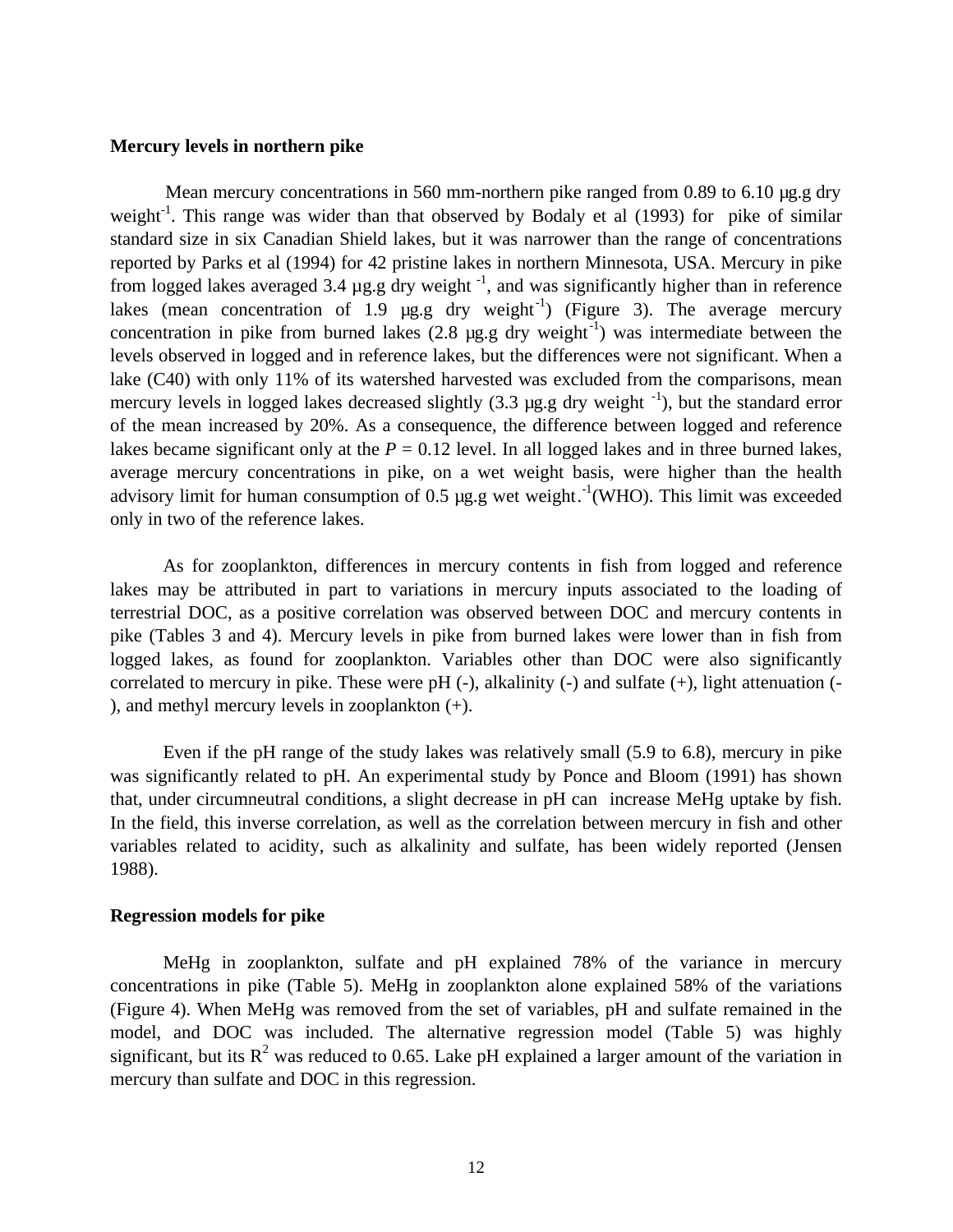Figure 3. Average levels of total mercury in 560 mm northern pike from logged  $(N = 4)$ , burned  $(N=7)$  and reference lakes  $(N = 8)$ . Bars represent standard errors.

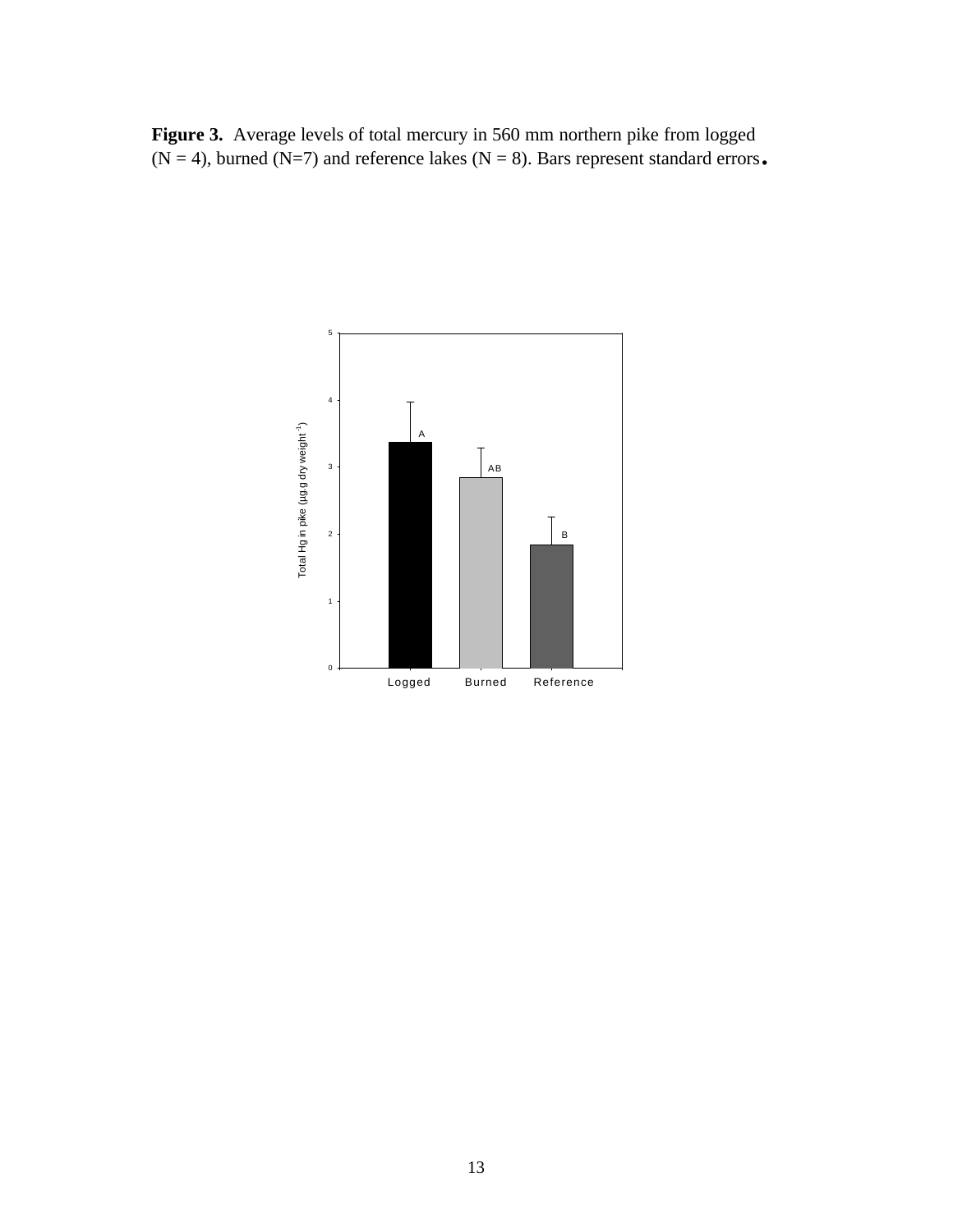## **Influences of size, sex and age of pike on mercury levels**

Total length correlated better with mercury than did weight. Correlations between mercury and length were significant in all but one lake, whereas correlations with weight were not significant in seven lakes. Linear regressions between mercury contents and length showed higher  $R^2$  (average = 0.85) than regressions where weight was used as the independent variable to estimate mercury concentrations (average  $R^2 = 0.69$ ). These observations are consistent with those of many other studies on northern pike (Bodaly et al 1993, Rask and Metsala 1991, Scott and Armstrong 1972). Length is less subject to major daily fluctuations than total body weight for species that feed on large preys.

The ratio between males and females was 0.7, 1.1 and 1.3, respectively in logged, burned and reference lakes. The unbalanced number of males and females could lead to an underestimation of mercury levels in pike from logged lakes and an overestimation in the reference group. According to Olsson (1976), adult male northern pike have a higher metabolic turnover per unit length and probably a higher rate of mercury accumulation than females. Olsson observed that male pike longer than 500 mm had higher mercury levels than females of a similar length. In our study, mercury levels in 560 mm-male pike were slightly but not significantly lower than in females in burned lakes (Table 6). No difference was found between males and females in the logged and reference lakes. Thus, adult male and female northern pike accumulated mercury at the same rate in the three treatments.

# **Temporal trends of mercury in pike**

Seven of the lakes were sampled twice. Slight temporal trends in mercury accumulation in pike were detected, but, except for one reference lake (N55), the slopes of the regressions of mercury against length did not differ significantly from one year to another for a same lake (Table 7, ANCOVA,  $P > 0.05$ ). In one of the two logged lakes revisited in 1998 (C9), the standardized mercury concentrations increased by about 20%, whereas it remained the same in the other lake (C2). In burned lakes, an average decrease of 14% was observed. In two reference lakes mercury concentrations in pike almost did not vary from one year to another. The most conspicuous variation occurred in a third reference lake (N55), where, for unknown reasons, mercury increased by 77% from 1997 to 1998.

Differences between logged and reference lakes were observed as early as one to three years after harvesting. Short lag time (2 to 3 years) after impoundment have been reported for pike (Bodaly et al 1984). Both results indicate a relatively rapid response of northern pike to changing mercury loads. A study in Finland showed that accumulation of mercury in the youngest perch, that feeds mostly on zooplankton, occurred only one year after logging (Rask et al 1994), but no signs of the effects of harvesting were recorded for pike. Bodaly and Fudge (1999) reported that a forage fish, finescale dace (*Phoxinus neogaeus*), also responded quickly to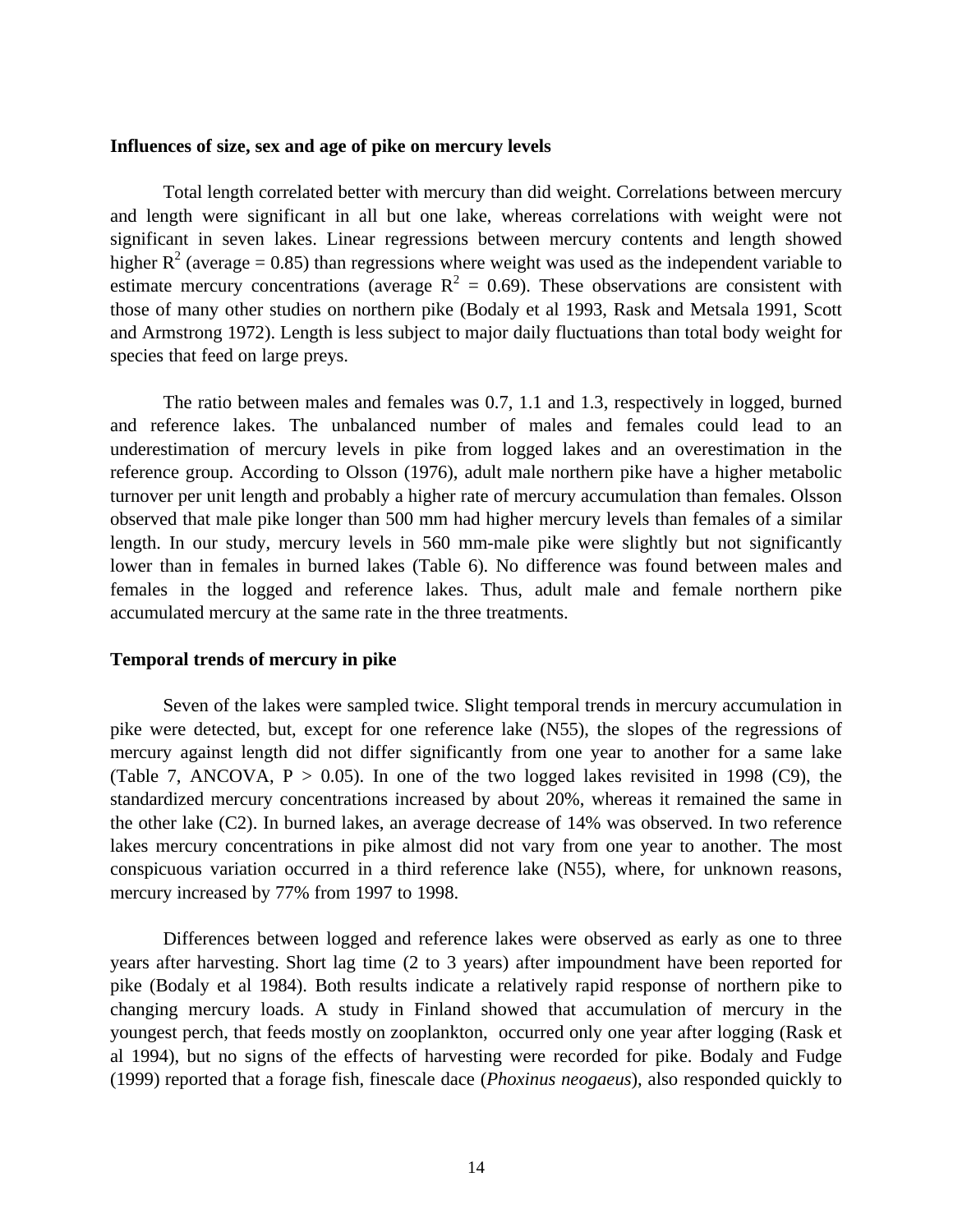flooding, showing the highest mercury concentrations in the first two years following impoundment.



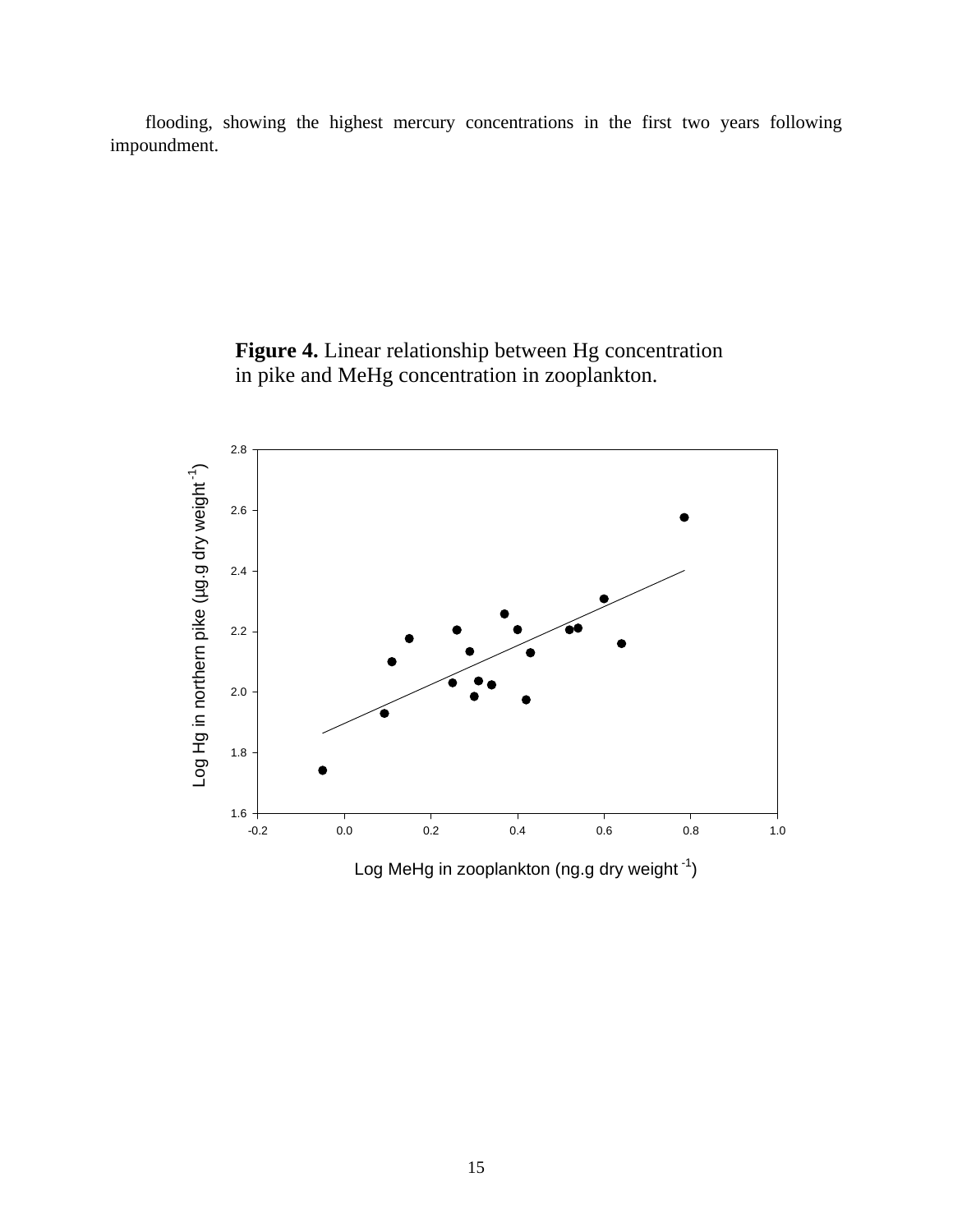|                                        | <b>Reference</b><br>$(N = 8)$ |      |       |       | <b>Burned</b><br>$(N = 7)$ |      |       | logged |       |      |           |       |
|----------------------------------------|-------------------------------|------|-------|-------|----------------------------|------|-------|--------|-------|------|-----------|-------|
|                                        |                               |      |       |       |                            |      |       |        |       |      | $(N = 4)$ |       |
|                                        | Mean                          | SE.  | Min   | Max   | Mean                       | SD.  | Min   | Max    | Mean  | SD.  | Min       | Max   |
| Lake area $(km^2)$                     | 0.4                           | 0.1  | 0.1   | 0.7   | 0.4                        | 0.1  | 0.2   | 0.6    | 3.1   | 1.0  | 1.0       | 5.9   |
| Drainage area $(km^2)$                 | 2.2                           | 0.5  | 0.5   | 4.5   | 5.2                        | 2.5  | 0.6   | 19.7   | 9.0   | 3.1  | 5.3       | 6.2   |
| AD/AL                                  | 5.9                           | 1.3  | 2.8   | 15.5  | 12.6                       | 4.9  | 3.4   | 41.0   | 8.6   | 2.3  | 3.5       | 14.4  |
| Slope $(\%)$                           | 10.7                          | 1.1  | 6.9   | 16.6  | 10.5                       | 1.3  | 7.7   | 18.0   | 8.2   | 1.0  | 5.7       | 10.3  |
| PH                                     | 6.6                           | 0.1  | 6.3   | 7.0   | 6.5                        | 0.2  | 5.7   | 7.2    | 6.1   | 0.2  | 5.9       | 6.6   |
| Alkalinity ( $\mu$ eq. $L^{-1}$ )      | 66.1                          | 10.1 | 32.0  | 110.0 | 66.4                       | 15.6 | 17.2  | 146.1  | 34.7  | 7.8  | 15.3      | 47.6  |
| $DOC$ (mg. $L^{-1}$ )                  | 5.5                           | 0.5  | 3.6   | 9.2   | 6.2                        | 0.6  | 4.0   | 8.0    | 7.5   | 1.3  | 4.2       | 11.1  |
| Light attenuation coef $(m^{-1})$      | $1.0\,$                       | 0.1  | 0.7   | 1.7   | 1.1                        | 0.1  | 0.6   | 1.8    | 1.5   | 0.4  | 1.0       | 2.5   |
| Secchi depth (m)                       | 3.7                           | 0.3  | 2.2   | 5.1   | 3.1                        | 0.5  | 2.1   | 5.6    | 2.9   | 0.6  | 1.6       | 4.2   |
| Chlorophyll- $a$ (µg.L <sup>-1</sup> ) | 1.9                           | 0.1  | 1.1   | 2.3   | 3.2                        | 0.4  | 1.6   | 4.7    | 2.0   | 0.3  | 1.3       | 2.7   |
| Total phosphorus $(\mu g.L^{-1})$      | 6.7                           | 0.5  | 4.7   | 9.5   | 11.7                       | 1.0  | 8.4   | 15.3   | 9.1   | 1.2  | 6.9       | 12.4  |
| Total nitrogen $(\mu g.L^{-1})$        | 226.1                         | 13.8 | 149.5 | 294.0 | 311.1                      | 31.4 | 217.0 | 440.0  | 237.3 | 29.4 | 160.0     | 303.0 |
| $Ca^{2+} (mg.L^{-1})$                  | 1.7                           | 0.2  | 1.2   | 2.5   | 2.1                        | 0.2  | 1.4   | 2.7    | 1.6   | 0.2  | 1.2       | 2.0   |
| $SO_4$ -S (mg.L <sup>-1</sup> )        | 0.8                           | 0.1  | 0.6   | 1.2   | 1.6                        | 0.1  | 1.1   | 2.1    | 0.9   | 0.0  | 0.8       | 1.0   |
| MeHgZoop $(ng.g d.w^{-1})$             | 124.6                         | 12.3 | 55.1  | 160.6 | 151.8                      | 38.0 | 94.2  | 376.7  | 176.8 | 9.9  | 160.5     | 203.0 |

**Table 3.** Physichal, chemical and morphometric characteristics of the study lakes and of their catchments.

 **Note:** MeHgZoop, methyl mercury in zooplankton.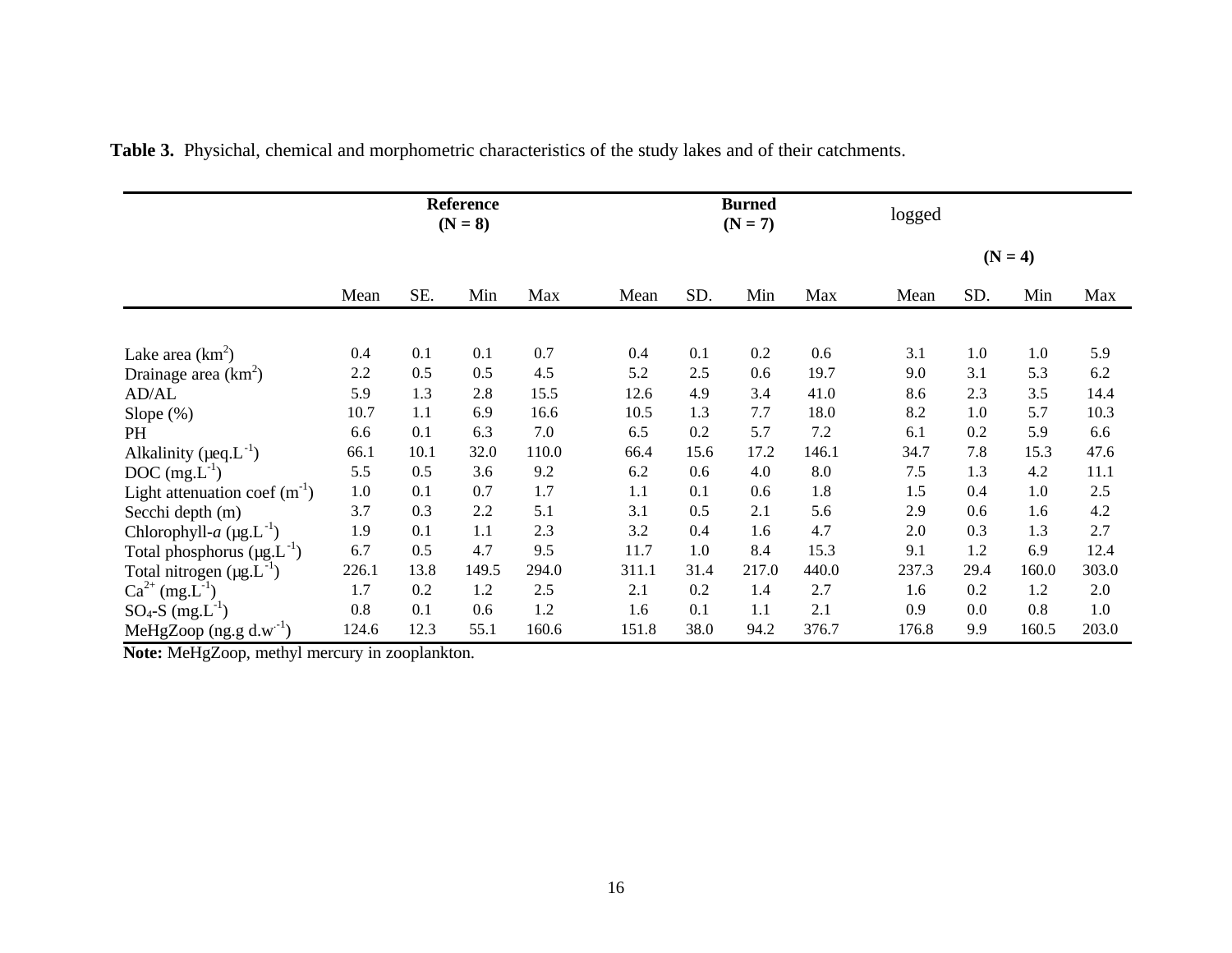|                    | r          |
|--------------------|------------|
| Lake area (LA)     | ns         |
| Drainage area (DA) | ns         |
| DA/LA              | ns         |
| Slope              | ns         |
| Alkalinity         | $-0.50**$  |
| pH                 | $-0.61***$ |
| <b>DOC</b>         | $+0.39*$   |
| Light penetration  | $-0.47*$   |
| Secchi depth       | ns         |
| Chlorophyl a       | ns         |
| <b>TP</b>          | ns         |
| TN                 | ns         |
| $Ca^{2+}$          | ns         |
| $SO_4^2$           | $+0.30*$   |
| MeHgZoop.          | $+0.79***$ |

**Table 4.** Pearson correlation coefficients observed between mean mercury concentrations in 560 mm northern pike and environmental and biological characteristics of the study lakes and watersheds  $(N = 19)$ .

**Note** : ns = not significant  $(P > 0.05)$ ; \* P < 0.05; \*\*  $P < 0.01$ ; \*\*\*  $P < 0.001$ . SES, surface of epilimnetic sediment; MeHgZoop, methyl mercury in zooplankton.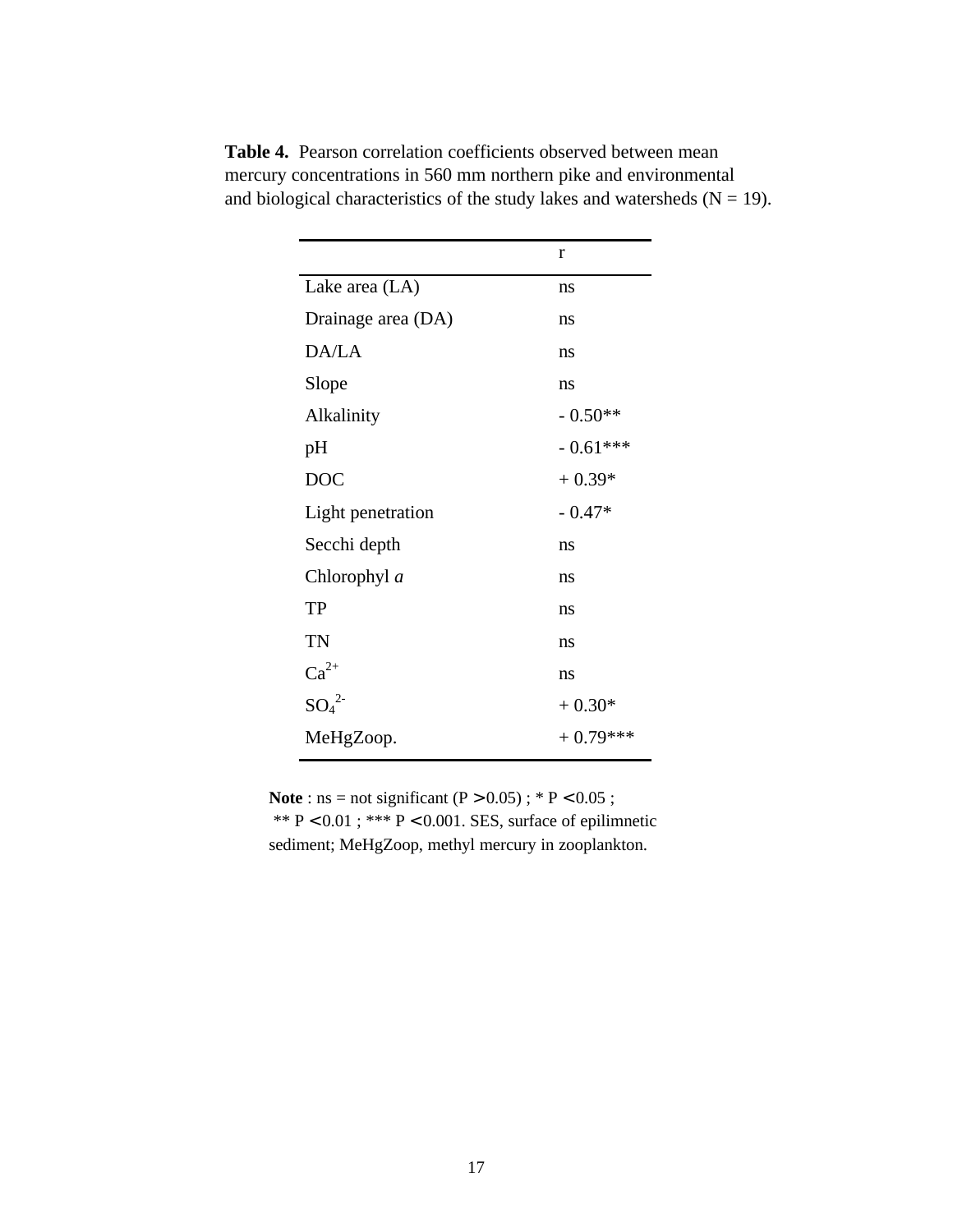**Table 5.** Multiple regression models for mercury concentrations in northern pike  $(N = 19$  lakes).

(1) Log (Hg) = 3.72 ( $\pm$  1.19) + 0.60 ( $\pm$  0.13) log(MeHgzoop)\*\*\* + 0.46 ( $\pm$  0.13) log(SO<sub>4</sub><sup>2</sup>)\*\* – 0.34 ( $\pm$  0.14) pH\*  $R^2 = 0.78$ ,  $SE_{est} = 0.20$ ,  $P = 0.0000$ ,  $N = 19$  lakes (2) Log (Hg) = 0.14 ( $\pm$  1.35) - 0.57 ( $\pm$  0.16) pH<sup>\*\*</sup> + 0.55 ( $\pm$  0.16) log(SO<sub>4</sub><sup>2</sup>)<sup>\*\*</sup> + 0.45 ( $\pm$  0.20) log(DOC)<sup>\*</sup>  $R^2 = 0.65$ ,  $SE_{est} = 0.26$ ,  $P = 0.0001$ ,  $N = 19$  lakes

Note :  $* P < 0.05$ ,  $* P < 0.01$ ,  $* * P < 0.001$ . MeHgzoop, Methyl mercury concentrations in zooplankton.

**Table 6.** Average mercury concentrations and standard error in male and female 560 mm-northern pike from logged ( $N = 3$ ), burned ( $N = 7$ ) and reference lakes  $(N = 7)$ .

|                     |                                 | Hg in 560 mm-male pike Hg in 560 mm-female pike |
|---------------------|---------------------------------|-------------------------------------------------|
|                     | $(\mu$ g.g dry weight $^{-1}$ ) | ( $\mu$ g.g dry weight $^{-1}$ )                |
| Logged lakes        | $3.2 + 0.6$                     | $3.0 + 0.9$                                     |
| <b>Burned</b> lakes | $2.3 + 0.3$                     | $2.8 + 0.7$                                     |
| Reference lakes     | $1.7 \pm 0.3$                   | $1.8 + 0.6$                                     |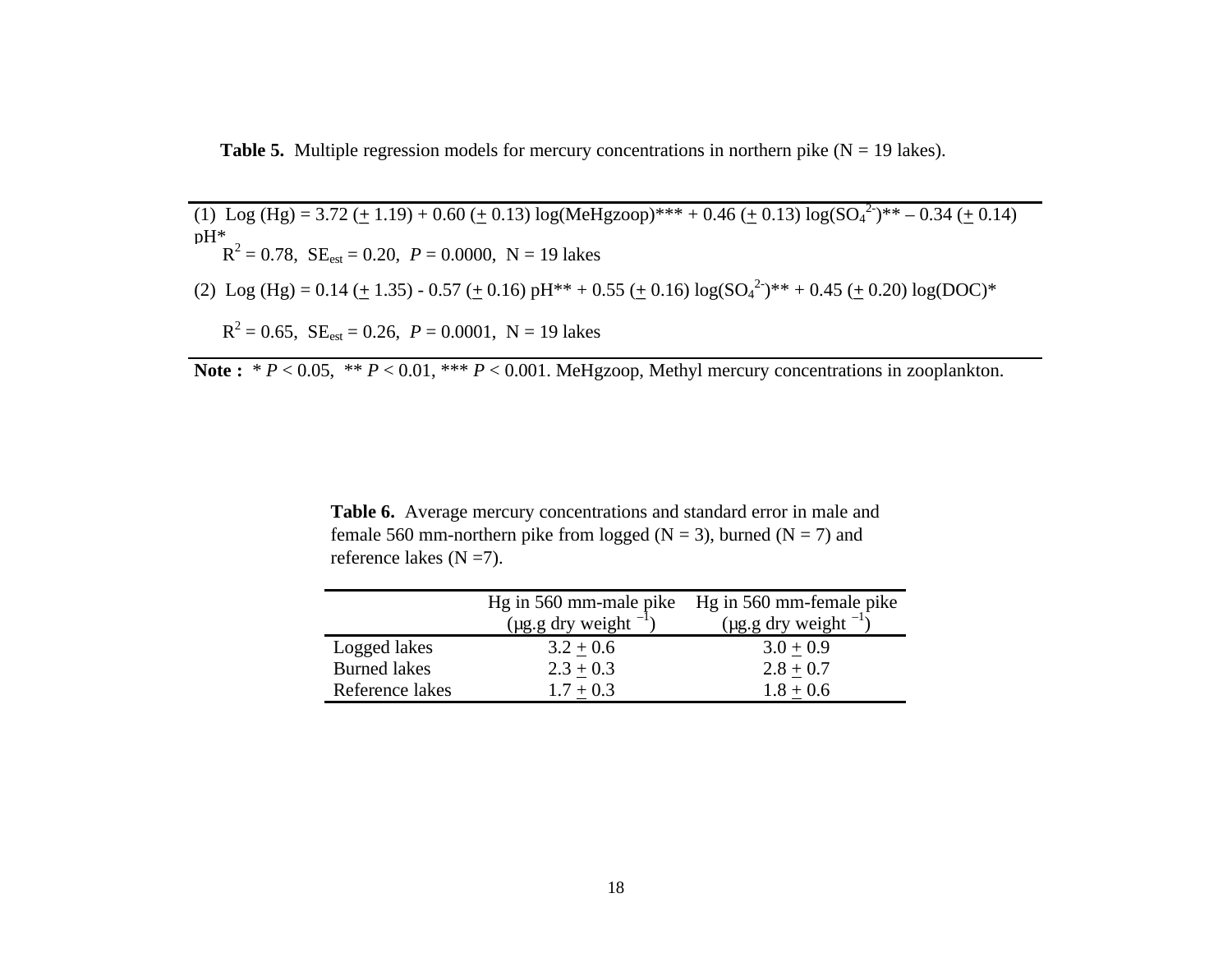|                 |            |                                  | Hg in pike caught in 1996 Hg in pike caught in 1997 | Hg in pike caught in 1998        |
|-----------------|------------|----------------------------------|-----------------------------------------------------|----------------------------------|
| Lake            | Treatment  | ( $\mu$ g.g dry weight $^{-1}$ ) | ( $\mu$ g.g dry weight $^{-1}$ )                    | ( $\mu$ g.g dry weight $^{-1}$ ) |
| C2              | harvesting |                                  | $3.3 + 0.15$                                        | $3.2 \pm 0.14$                   |
| C9              | harvesting | $2.4 + 0.10$                     | $2.8 \pm 0.0.14$                                    |                                  |
| FP24            | fire       | $2.6 \pm 0.23$                   |                                                     | $2,2 \pm 0.20$                   |
| FBP10           | fire       |                                  | $2.2 + 0.19$                                        | $2.0 + 0.14$                     |
| N <sub>55</sub> | reference  |                                  | $1.2 + 0.21$                                        | $2.3 \pm 0.12$                   |
| N <sub>63</sub> | reference  | $2.0 + 0.14$                     |                                                     | $1.9 + 0.22$                     |
| N107            | reference  |                                  | $2.7 + 0.21$                                        | $2.8 + 0.12$                     |

**Table 7.** Temporal trends in average levels of total mercury in 560 mm-northern pike from logged, burned and reference lakes.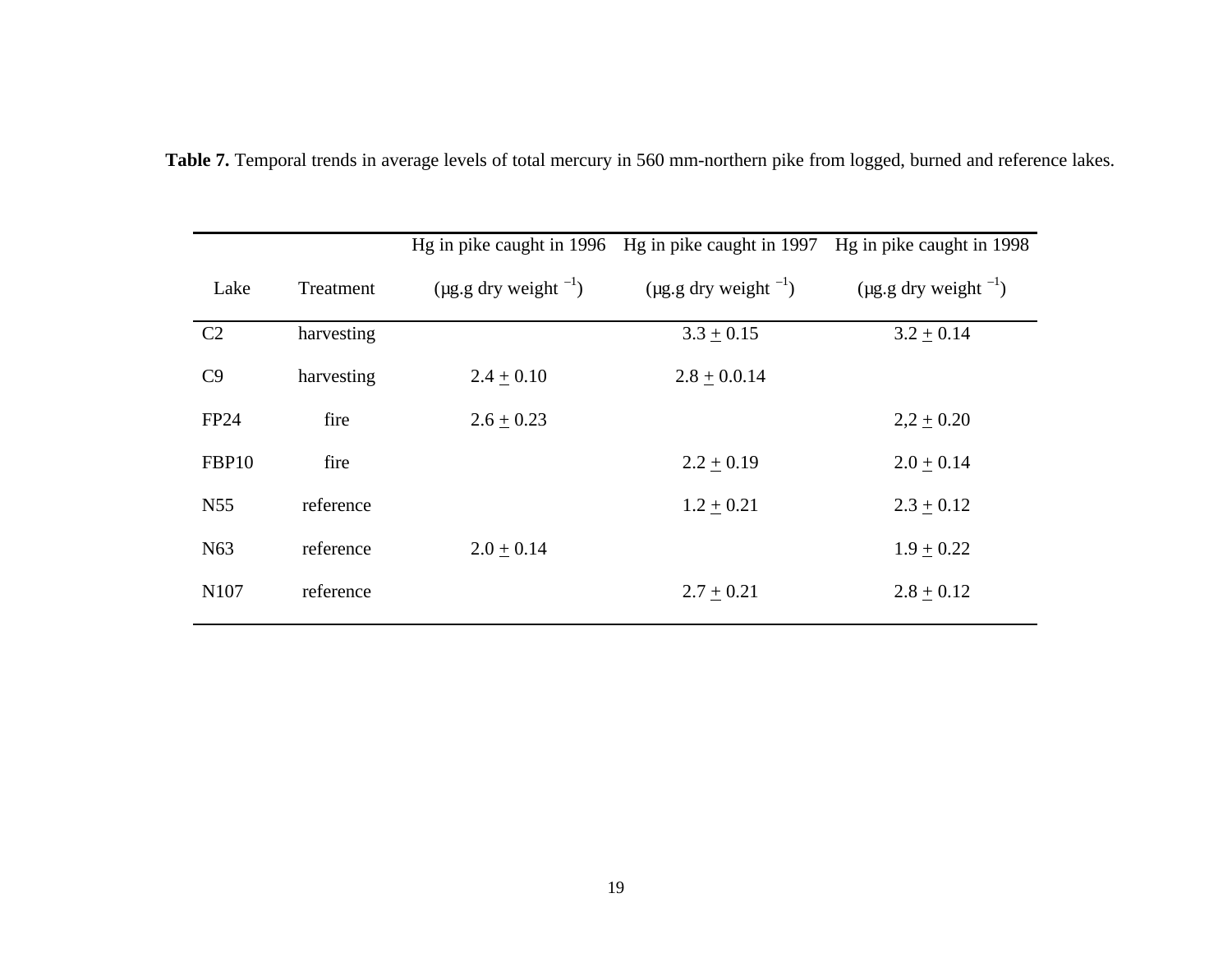# **MANAGEMENT APPLICATIONS**

Several studies have shown that the problem of elevated mercury levels in predator fish (pike, walleye, salmonids) is endemic in softwater boreal boreal lakes. Our result indicate that mercury levels in the biota are further increased when a major proportion a lakes' watershed is harvested. The effect of logging appears important enough to increase mercury levels in northern pike above the limit for safe consumption recommended by the World Health Organization. In comparison, fire had a lesser effect on mercury levels. Both perturbations are therefore not comparable in terms of effects on aquatic resources.

Our results also indicate that mercury levels in the biota of logged lakes increase as a result of higher loading of organic matter (DOC) and DOC-bound mercury in these lakes. The relationships between DOC loading in lakes and the degree of harvesting (see reports by Carignan et al., 1999 and Lamontagne et al., 1999), and between methylmercury levels in zooplankton and DOC concentrations are statistically very robust. Because methylmercury concentrations are amplified in the food chain, the high mercury levels observed in pike were expected. It should be noted, however, that pike was found in only four of the logged lakes. Because of the limited number of lakes where this species was present, the association between logging and mercury contamination in pike was only marginally significant. If proven correct through further studies, this effect should be taken into consideration in future forestry practices.

Because mercury contamination is linked to high DOC concentrations in these lakes, controlling DOC in logged lakes should also reduce the associated mercury problem. Carignan et al. (1999) have provided a quantitative relationship linking DOC to an impact factor defined as the harvested area in the watershed : lake volume ratio. They have found that DOC will not exceed the range of natural variability, and that excess DOC (and presumably mercury) problems can be avoided if this ratio does not exceed 0.5. This guideline can easily be applied in the field to potentially sensitive lakes by limiting harvest size in a given pass.

# **REFERENCES**

- Back, R.C., and Watras, C.J. 1995. Mercury in zooplankton of northern Wiscosin lakes: taxonomic and site-specific trends. Wat. Air Soil Pollut. **80**: 931-938.
- Bloom, N.S. 1989. Determination of picogram levels of methylmercury by aqueous phase ethylation, followed by cryogenic gas chromatography with cold vapour atomic fluorescence detection. Can. J. Fish. Aquat. Sci. **46** : 1131-1140.
- Bodaly, R.A., Rudd, J.W.M., and Fudge, R.J.P. 1993. Mercury concentrations in fish related to size of remote Canadian Shield lakes. Can. J. Fish. Aquat. Sci. **50** : 980-987.
- Bodaly, R.A., and Fudge, R.J.P. 1999. Uptake of mercury by fish in an experimental boreal reservoir. Arch. Environ. Contam. & Toxicol. **37**: 103-109.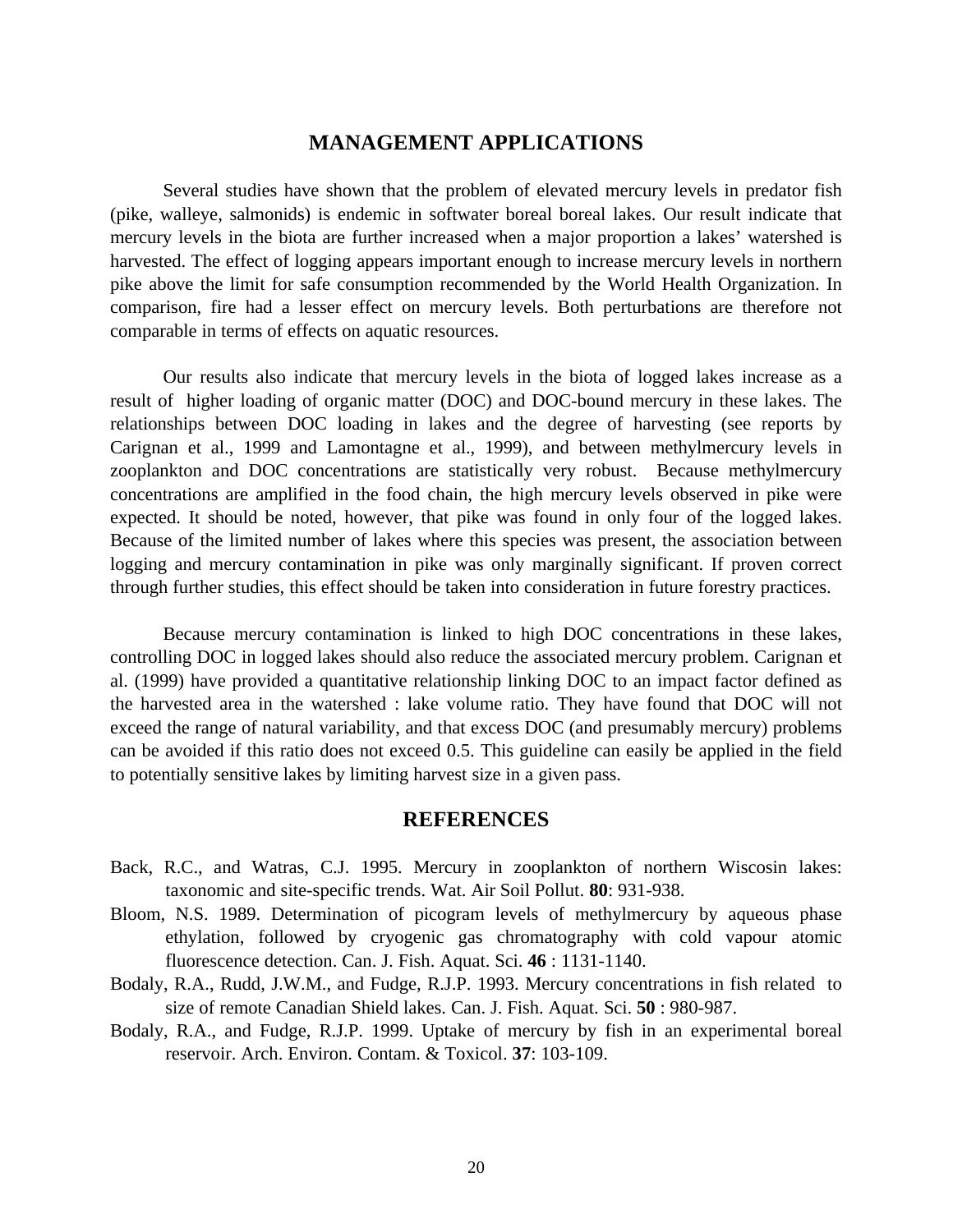- Bodaly, R.A., Hecky, R.E., and Fudge, R.J.P. 1984. Increases in fish mercury levels in lakes flooded by the Churchill river diversion, Northern Manitoba. Can. J. Fish. Aquat. Sci. **41** : 682-691.
- Bormann, F.H., and Likens, G.E. 1979. Pattern and process in a forested ecosystem. Springer-Verlag, New York, New York, USA.
- Clayton, J.S., Ehrlich, W.A., Cann, D.B., Day, J.H., and Marshall, I.B. 1978. Soils of Canada. Research Branch, Department of Agriculture, 2 volumes.
- Carignan, R.., D'Arcy, P., and Lamontagne, S. 1999. Comparative impacts of fire and forest harvesting on water quality in boreal shield lakes. Project report submitted to the SFM Network.
- Cossa, D., Masson, R.P., and Fitzgerald, W.F. 1994. Chemical speciation of mercury in a meromitic lake: In : Mercury pollution - integration and synthesis. *Edited by* C.J. Watras and J.W. Huckabee. Lewis Publishing Co., Boca Raton, Fla. pp. 57-67.
- Grieb, T.M., Driscoll, C.T.,Gloss, S.P., Schofield, C.L., Bowie, G.I., and Porcella, D.B. 1990. Factors affecting mercury accumulation in fish in the upper Michigan peninsula. Environ. Toxicol. Chem. **9** : 919-930.
- Garcia, E., and Carignan, R. 1999. Impact of wildfire and clear-cutting in the boreal forest on methyl mercury in zooplankton. Can. J. Fish. Aquat. Sci. **56** : 339-345.
- Hobbie, J.E., and Likens, G.E. 1973. Output of phosphorus, dissolved organic carbon, and fine particulate carbon from Hubbard Brook watersheds. Limnol. Oceanogr. **18** : 734-742.
- Jensen, A.L. 1988. Modelling the effect of acidity on mercury uptake by walleye in acidic and circumneutral lakes. Environ. Poll. **50**: 285-294.
- Lamontagne, S., Carignan, R., D'Arcy, P., and Paré, D. 1999. Element export in runoff from eastern Canadian boreal Shield drainage basins following forest harvesting and wildfires. Project report submitted to the SFM Network.
- Matilainen, T., Verta, M., Niemi, M., and Uusi-Rauva, A. 1991. Specific rates of net methylmercury production in lake sediments. Wat. Air Soil Pollut. **56** : 595-605.
- McMurtry, M.J., Wales, D.L., Scheider, W.A., Beggs, G.L., and Dimond, P.E. 1989. Relationship of mercury concentrations in lake trout (*Salvelinus namaycush*) and smallmouth bass (*Micropterus dolomieui*) to the physical and chemical characteristics of Ontario lakes. Can. J. Fish. Aquat. Sci. **46** : 426-434.
- Meili, M. 1991. The coupling of mercury and organic matter in the biogeochemical cycle towards a mechanistic model for the boreal forest zone. Wat. Air Soil Pollut. **56** : 333- 347.
- Meili, M, and Parkman, H. 1988. Seasonal mercury accumulation patterns in mesoplankton. Verh. Internat. Verein. Limnol. **23** : 1639-1640.
- Mierle, G., and Ingram, R. 1991. The role of humic substances in the mobilization of mercury from watersheds. Wat. Air Soil Pollut. **56**: 349-357.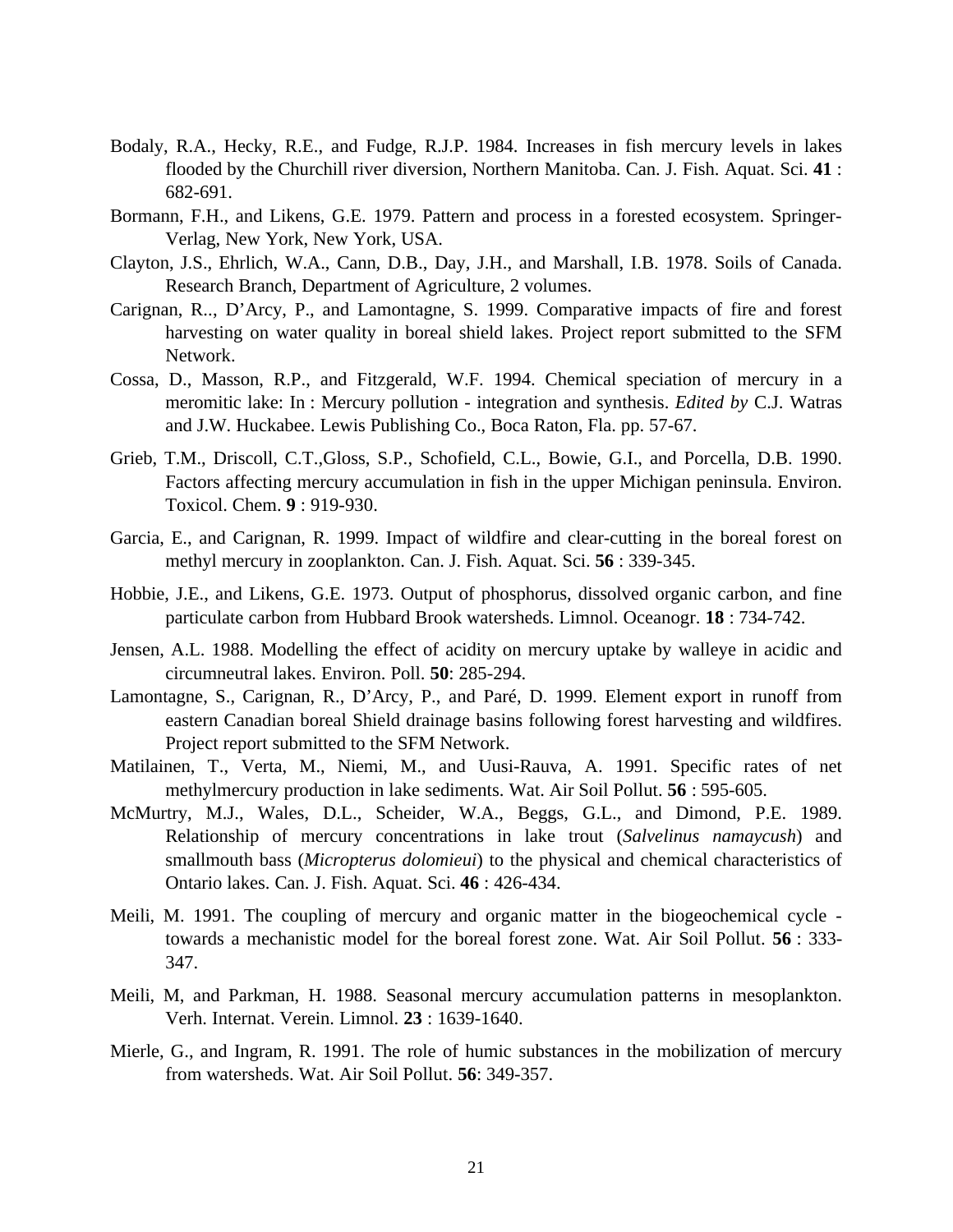- Miskimmin, B.M., Rudd, J.W.M., and Kelly, C.A. 1992. Influence of dissolved organic carbon, pH, and microbial respiration rates on mercury methylation and demethylation in lake water. Can. J. Fish. Aquat. Sci. **49** : 17-22.
- Mulholland, P.J., and Kuenzler, E.J. 1979. Organic carbon export from wetland and forested wetland areas. Limnol. Oceanogr. **24** : 960-966.
- Olsson, M. 1976. Mercury level as a function of size and age in northern pike, one and five years after the mercury ban in Sweden. Ambio **5**: 73-76.
- Parkman, H., and Meili, M. 1993. Mercury in macroinvertebrates from Swedish forest lakes : influence of lake type, habitat, life cycle and food quality. Can. J. Fish. Aquat. Sci. **50** : 521-534.
- Parks, J.W., Craig, P.C., and Ozburn, G.W. 1994. Relationships between mercury concentrations in walleye (*Stizostedium vitreum*) and northern pike (*Esox lucius*): implications for modelling and biomonitoring. Can. J. Fish. Aquat. Sci. **51** : 2090-2104.
- Plourde, Y., Lucotte, M., and Pichet, P. 1997. Contribution of suspended particulate matter and zooplankton to MeHg contamination of the food chain in midnorthern Quebec (Canada) reservoirs. Can. J. Fish. Aquat. Sci. **54** : 821- 831.
- Ponce, R.A., and Bloom, N.S. 1991. Effect of pH on the bioaccumulation of low level, dissolved methylmercury by rainbow trout (*Oncorhynchus mykiss*). Wat. Air Soil Pollut. **56** : 631- 640.
- Ramlal, P.S., Kelly, C.A., Rudd, J.W.M., and Furutani, A. 1993. Sites of methylmercury production in remote Canadian Shield lakes. Can. J. Fish. Aquat. Sci. **50** : 972-979.
- Rask, M., and Metsala, R. 1991. Mercury concentrations in northern pike, Esox lucius L., in small lakes of Evo area, Southern Finland. Water Air Soil Pollut. **56**: 369-378.
- Rask, M., Metsala, T.J., and Salonen, K. 1994. Mercury in the food chains of a small polyhumic forest lake in southern Finland. In : Mercury pollution - integration and synthesis. *Edited by* C.J. Watras and J.W. Huckabee. Lewis Publishing Co., Boca Raton, Fla. pp. 409-416.
- Rudd, J.W.M. 1995. Sources of methylmercury to freshwater ecosystems: a review. Wat. Air Soil Pollut. **80**: 697-713.
- Scott, D.P., and Armstrong, F.A.J. 1972. Mercury concentration in relation to size in several species of freshwater fishes from Manitoba and Northwestern Ontario. J. Fish. Res. Bd. Canada **29**: 1685-1690.
- Sellers, P., Kelly, C.A., Rudd, J.W.M., and MacHutchon, A.R. 1996. Photodegradation of methylmercury in lakes. Nature **380** : 694-697.
- Shafer, M.M., Overdier, J.T., Hurley, J.P., Arstrong, D., and Webb, D. 1997. The influence of dissolved organic carbon, suspended particulates, and hydrology on the concentration, partitioning and variability of trace metals in two contrasting Wisconsin watersheds (USA). Chemical Geology **136** : 71 - 97.